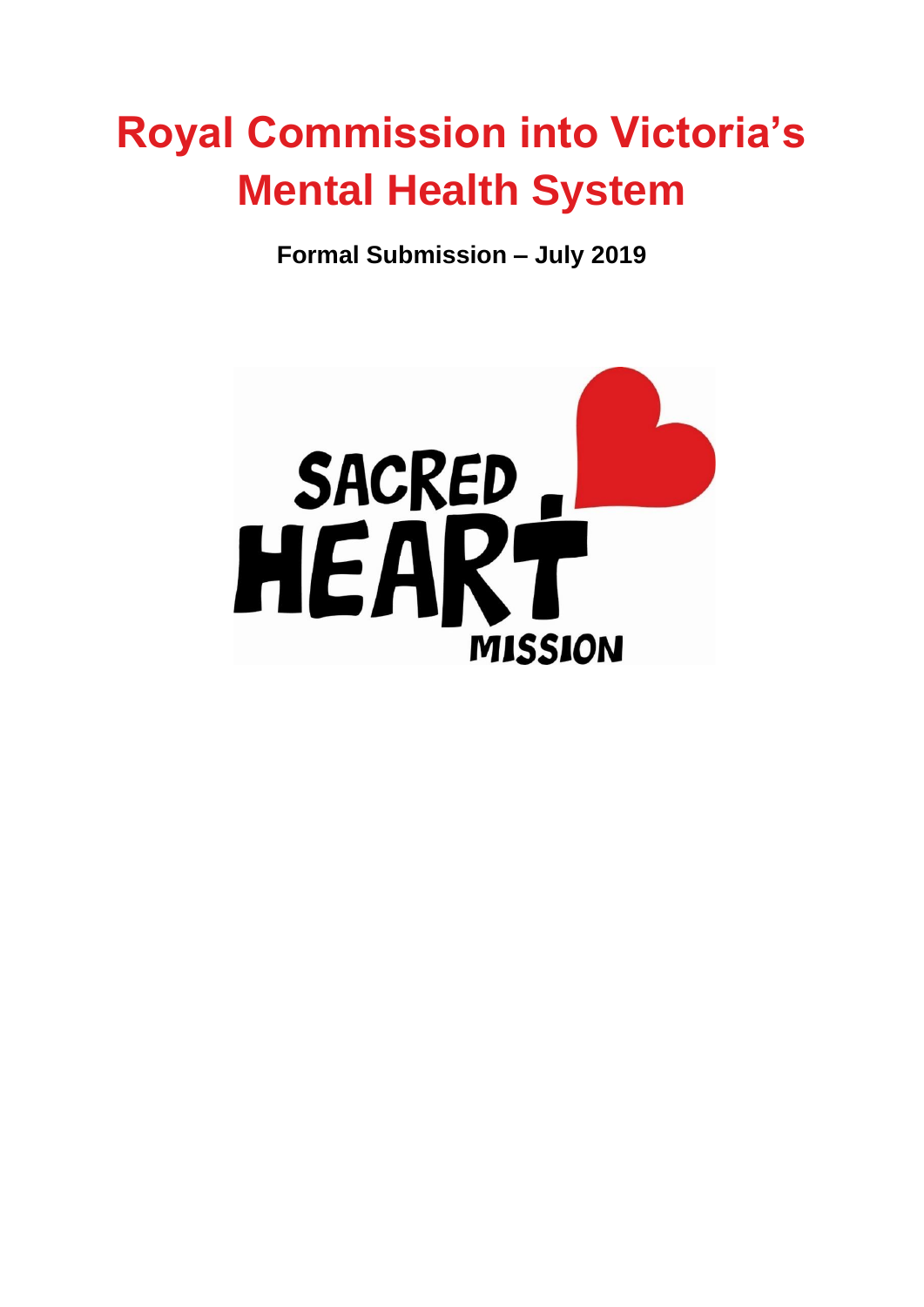#### Sacred Heart Mission

87 Grey Street St Kilda 3182

PO Box 1284 St Kilda South 3182

### **Enquiries**

(03) 9537 1166 info@sacredheartmission.org [www.sacredheartmission.org](http://www.sacredheartmission.org/)

### Prepared by

Cathy Humphrey, Chief Executive Officer Olivia Killeen, Project Officer – Social Policy and Strategic Projects

*Sacred Heart Mission acknowledges the people of the Kulin Nations as the Traditional Owners of the land on which we operate. We commit to providing accessible and culturally appropriate services to Aboriginal and Torres Strait Islander people.*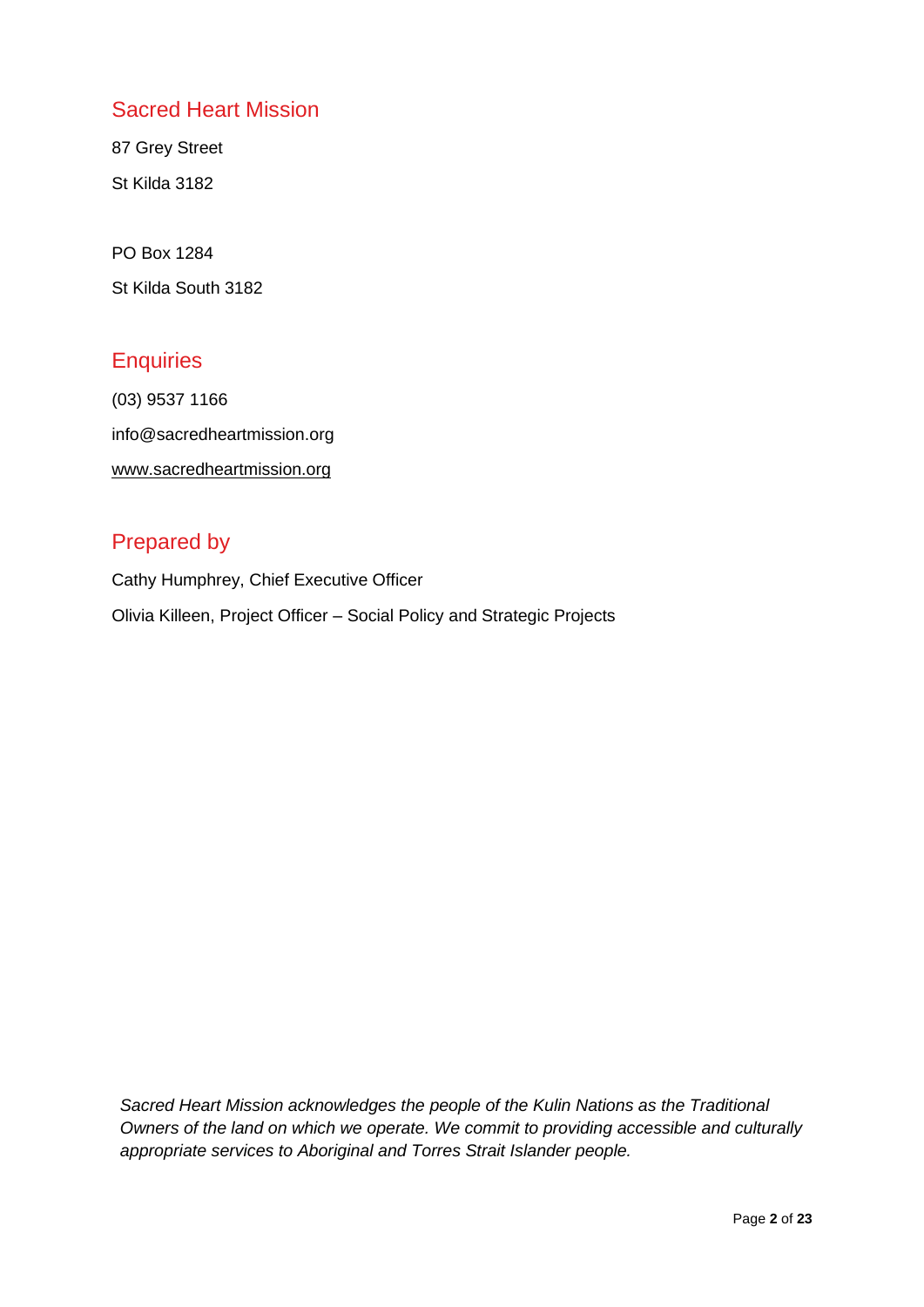# **Contents**

| 6. Best practice treatment and care models that are safe and person-centred 11              |  |
|---------------------------------------------------------------------------------------------|--|
|                                                                                             |  |
|                                                                                             |  |
|                                                                                             |  |
| 7. Mental health and Aboriginal and Torres Strait Islander communities  16                  |  |
|                                                                                             |  |
|                                                                                             |  |
|                                                                                             |  |
|                                                                                             |  |
| 12. Pathways and interfaces between Victoria's mental health services and other services 21 |  |
|                                                                                             |  |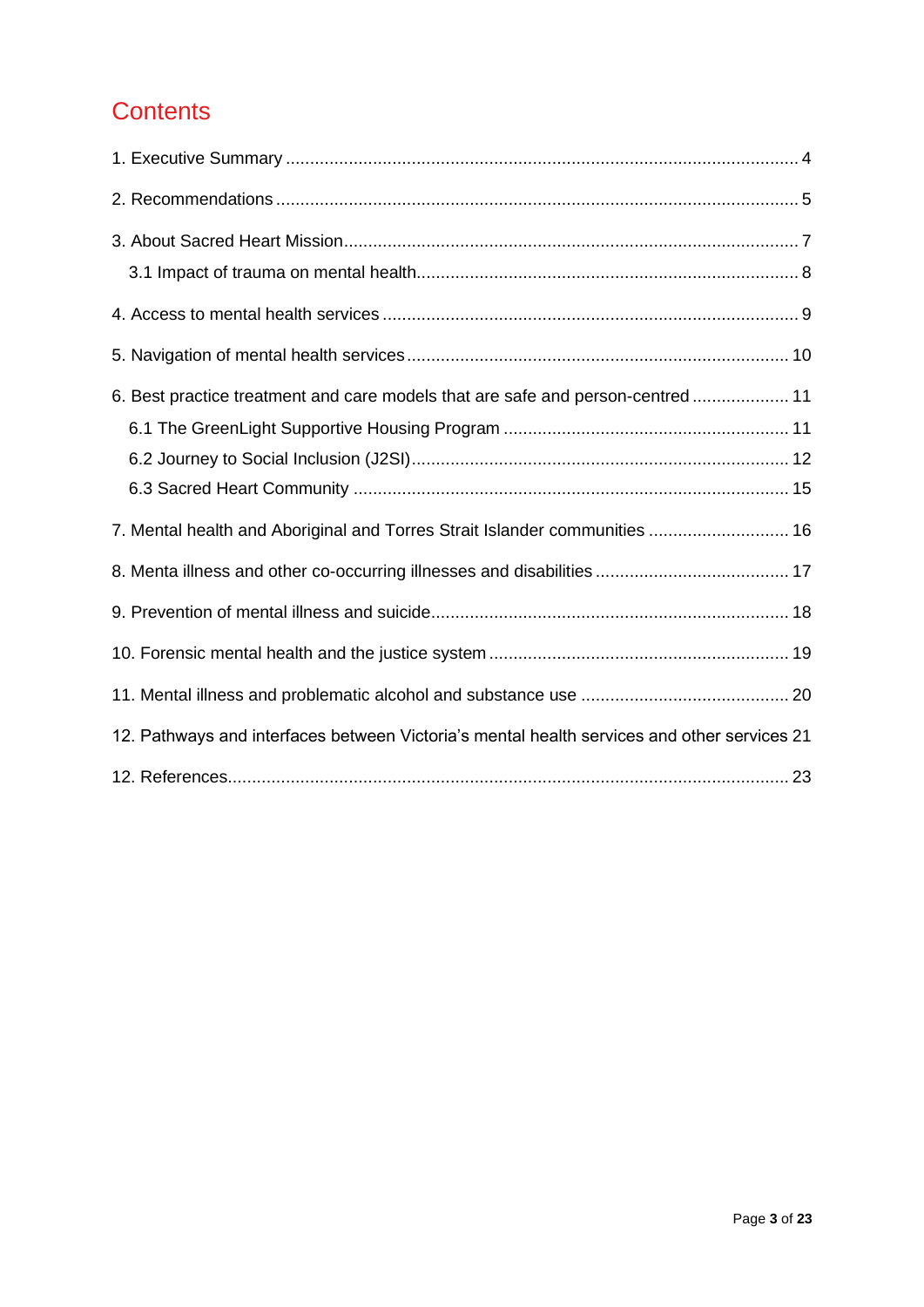# <span id="page-3-0"></span>1. Executive Summary

Sacred Heart Mission (SHM) applauds the Victorian Government on the undertaking of the Royal Commission into Victoria's Mental Health System. We urge the Commission to prioritise holistic and trauma-informed care, and to improve access to the mental health system for people experiencing homelessness, mental illness, and chronic disadvantage.

At SHM, we see the impacts of trauma, homelessness, and mental illness every day. The relationship between trauma, homelessness and mental illness cannot be underestimated; but it is multifaceted and complex. Research has shown that traumatic events often occur as a precursor to becoming homeless – people leaving home to avoid ongoing trauma in the form of assault, child abuse and other forms of interpersonal violence' but it also drives trauma exposure – being homeless is a risk for experiencing further trauma. Trauma also drives social difficulties, impacting on an individual's sense of safety and connection with other people.

Importantly, exposure to traumatic events in both childhood and adulthood are associated with mental health problems. People with histories of trauma and mental illness are often at increased risk for losing housing or never gaining adequate stable housing.

It is therefore crucial prevent homelessness; or reduce its' length and severity to ensure individuals do not suffer repeated exposure to trauma due to homelessness. It is therefore essential that people with mental illness have access to safe, affordable, and accessible housing, including social housing and supportive housing.

Sacred Heart Mission is confident that the Royal Commission into Victoria's Mental Health System will be able to recommend changes to the system that are transformative and will make significant improvements to the current mental health system for future generations of Victorians.

However, the most transformative change to the mental health system will occur if the Royal Commission recommends an overhaul of the social housing system, rapid investment in housing and a state-wide Housing First approach. This will reduce the impact of mental illness on our society and enables people's recovery. It will keep people out of cycles of homelessness that exacerbates the pressure on acute mental health system, and leaves people vulnerable and unwell.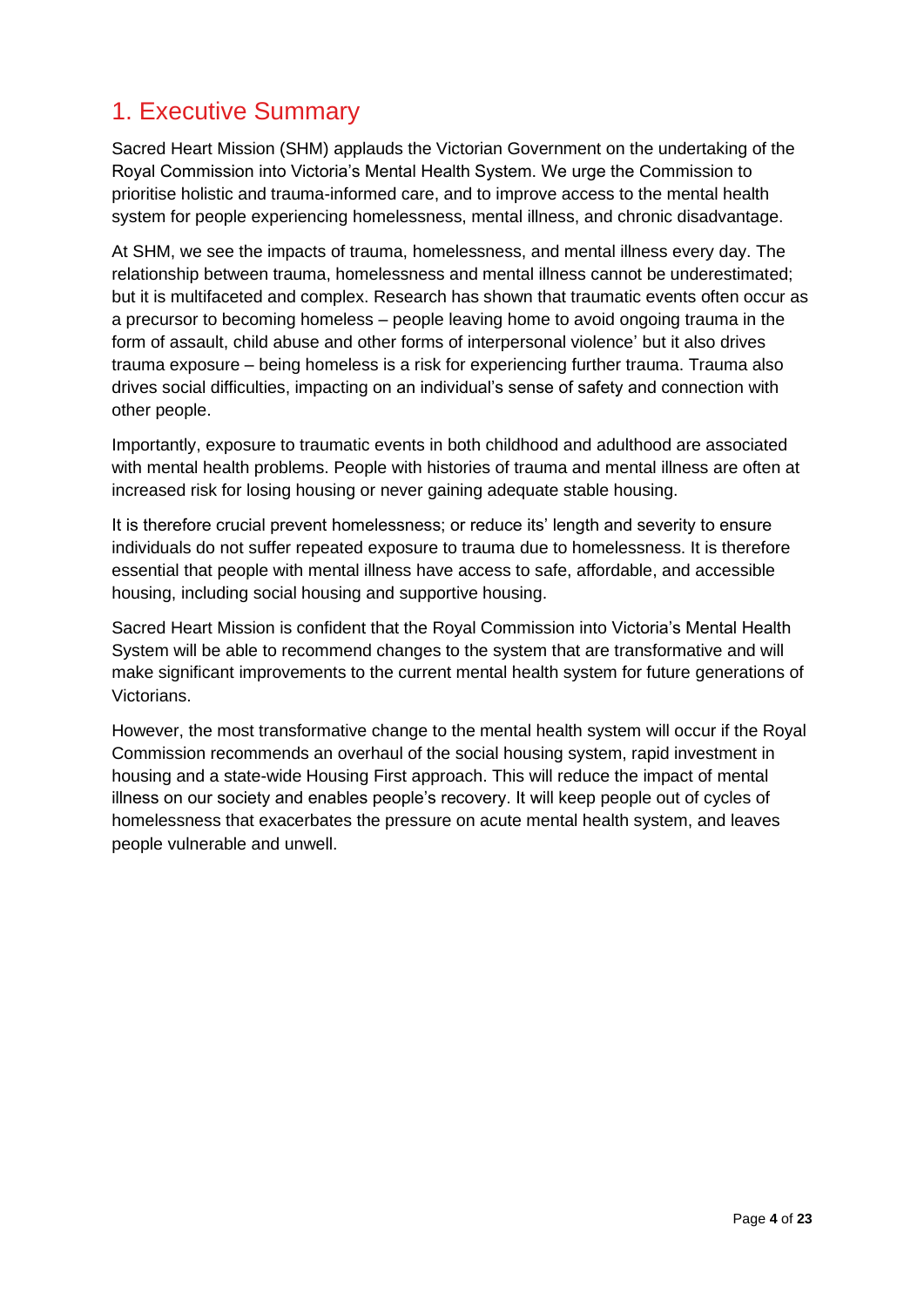### <span id="page-4-0"></span>2. Recommendations

*Recommendation 1:* That a significant focus is placed on ensuring access to safe, affordable long-term housing, using the Housing First principles as this is essential to the delivery of an effective mental health response to the Victorian community.

*Recommendation 2:* That an investment is made into services that provide an individualised, intensive, trauma-informed response, in order to ensure that people with complex needs and chronic conditions have their needs met in the community rather than in clinical or emergency settings.

*Recommendation 3:* That specialist mental health roles be embedded within community organisations to ensure effective engagement of people experiencing social exclusion.

*Recommendation 4:* That the service navigators are embedded within the mental health system, to educate and work with clients to understand how they can better engage with systems that will support them into the future.

*Recommendation 5:* That Victoria re-invests in flexible support models that focus on social inclusion support for people with complex needs, outside of an individualised funding model like the National Disability Insurance Scheme (NDIS).

*Recommendation 6:* That evidence-based programs are expanded and scaled, such as our Journey to Social Inclusion (J2SI) that break the cycle of chronic homelessness and mental illness.

*Recommendation 7:* That further investment is made into the establishment of supported residential care facilities that provide care placements for people with complex mental illness, who require ongoing support.

*Recommendation 8:* That specialist mental health roles are embedded in aged care services both residential and community-based, who work with older people with mental health issues and histories of homelessness.

*Recommendation 9:* That Commonwealth Government is encouraged to increase the capacity of mainstream aged care services to support people with complex mental illness, to ensure older people have choice when it comes to deciding where they should live.

*Recommendation 10:* That changes to the mental health standards and further relevant legislation is made to ensure all mental health services have cultural safety embedded within their practices.

*Recommendation 11:* That an investigation into how the NDIS and Home Care Packages for aged people can be better coordinated to effectively support people with lifelong mental illness, while still operating in a recovery framework.

*Recommendation 12:* That a state-wide funding be allocated to enable people experiencing extreme disadvantage to participate in social inclusion activities for little or no cost.

*Recommendation 13:* That public awareness campaigns are funded to destigmatise mental illnesses, to prevent discrimination, to promote equitable access to stable housing and employment and improve social inclusion.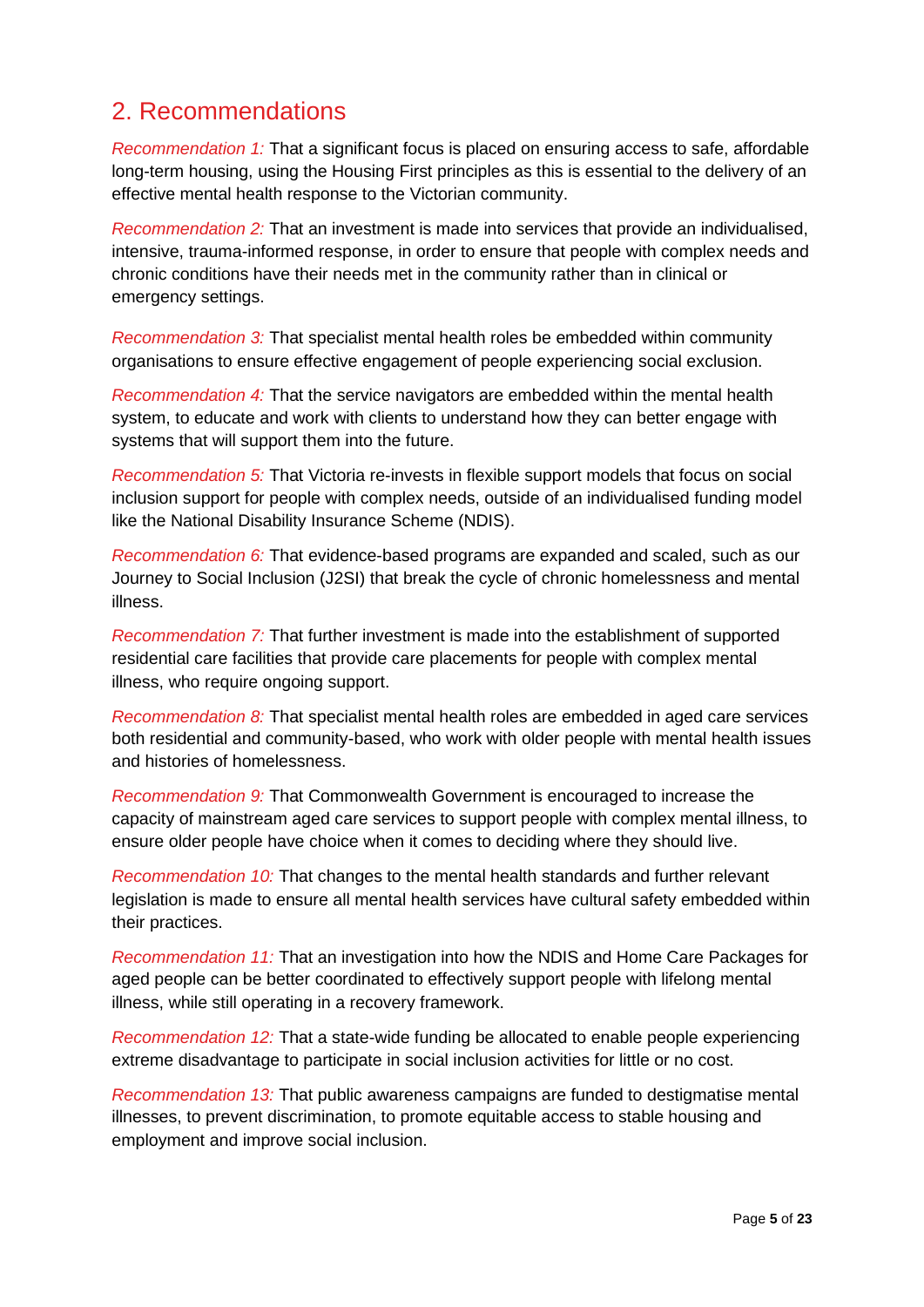*Recommendation 14*: That trauma-informed care training, be mandatory for all organisations in Victoria that provide mental health services and support – for both client-facing and administrative staff.

*Recommendation 15:* That training in recognising the risks of suicide, and assertive intervention be mandatory for client-facing staff in organisations working within and interacting with the mental health system.

*Recommendation 16:* That investment is made into post-release support and planning and access to housing for people exiting prisons, to improve mental health and wellbeing, reduce recidivism and prevent homelessness for people exiting prisons.

*Recommendation 17:* That the requirements to be housed in order to access mental health and drug and alcohol services in Victoria, is removed from services access protocols.

*Recommendation 18:* That the requirement to be engaged in mental health or alcohol and other drug treatment services, in order to be eligible for some housing and/or supported crisis accommodation options, is removed from housing allocation protocols.

*Recommendation 19:* That Government investments in the development of mechanisms to share client information across a variety of service sectors, in order to provide effective, timely and holistic responses whilst maintaining privacy.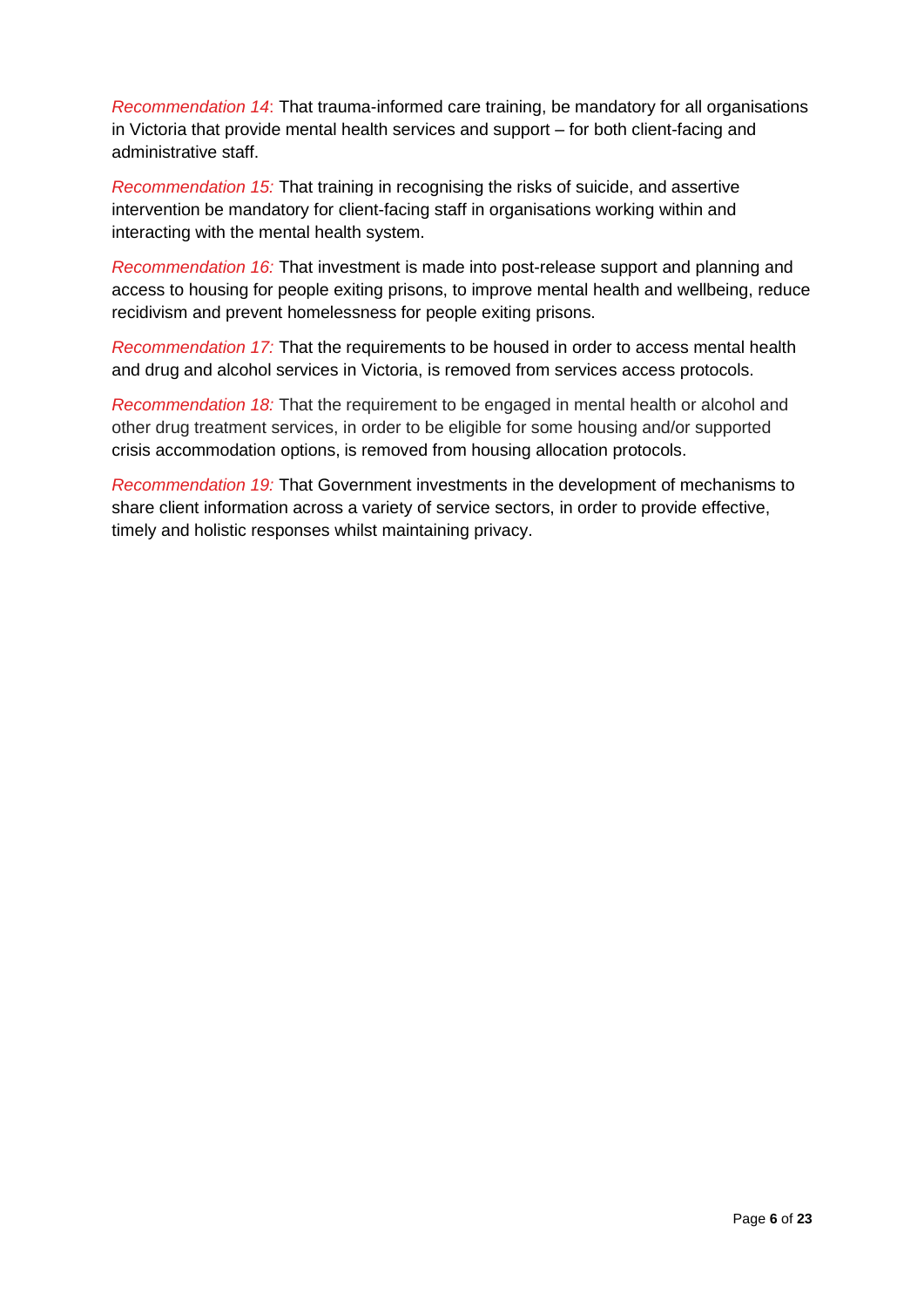### <span id="page-6-0"></span>3. About Sacred Heart Mission

Sacred Heart Mission (SHM) has been delivering services and programs for people experiencing long-term disadvantage for over 35 years. SHM is committed to programs that build people's strengths, capabilities and confidence to participate in community life. This is strongly reflected in SHM's new service model which emphasises the development of innovative programs that facilitate social and economic participation so that individuals can develop independence and ultimately achieve their potential.

Every day about 400 people attend SHM's two engagement hubs and a significant majority of those people experience long-term homelessness and are living with acute mental health issues. As a result, SHM has developed a structured and effective assertive engagement approach to build relationships with people who are excluded from mainstream and specialist services and isolated from the broader community. A persistent, patient and proactive approach is the cornerstone of SHM's practice expertise. More recently, SHM further developed this approach to incorporate a therapeutic practice framework that focuses on acknowledging underlying trauma and an emphasis on building social connections away from the homeless subculture.

Today we are one of Victoria's leading agencies working with people who are experiencing deep, persistent disadvantage and social exclusion, particularly those who are long term homeless. SHM provides a broad range of services which fall into three main areas of service delivery:

**Engagement Hubs** include Sacred Heart Central and the Women's House which provide a safe space that is welcoming and supportive. The engagement hubs provide access to the necessities of life, health food, a shower, laundry facilities and medical assistance through our GP clinic. The hubs also facilitate access to our case management services and referral to specialist services.

**Individualised Planned Support** incorporates outcomes focused; time-limited service responses tailored to the individual. In many cases this will involve resolving a crisis situation, such as addressing immediate homelessness and improving safety and will being. Case Management services are provided at Sacred Heart Central, Women's House, Homefront and thorough the Wellbeing and Activities Program. Intensive Case Management is provided through the Women's House, GreenLight and the Journey to Social Inclusion (J2SI) program.

**Ongoing Support** provides specialist service responses for vulnerable members of the community, many of whom require a high level of support for an indefinite period. Our Sacred Heart Local provides support to older people and people with disabilities to live independently in the community. Our Rooming House Plus Program and Bethlehem Community are supported therapeutic residential services for people with complex needs including mental and physical health issues. Sacred Heart Community provides a home for life, in which older people can live in safety and rebuild social connections.

SHM delivers a series of programs that provide support to people experiencing homelessness, mental illness, and psychosocial disability: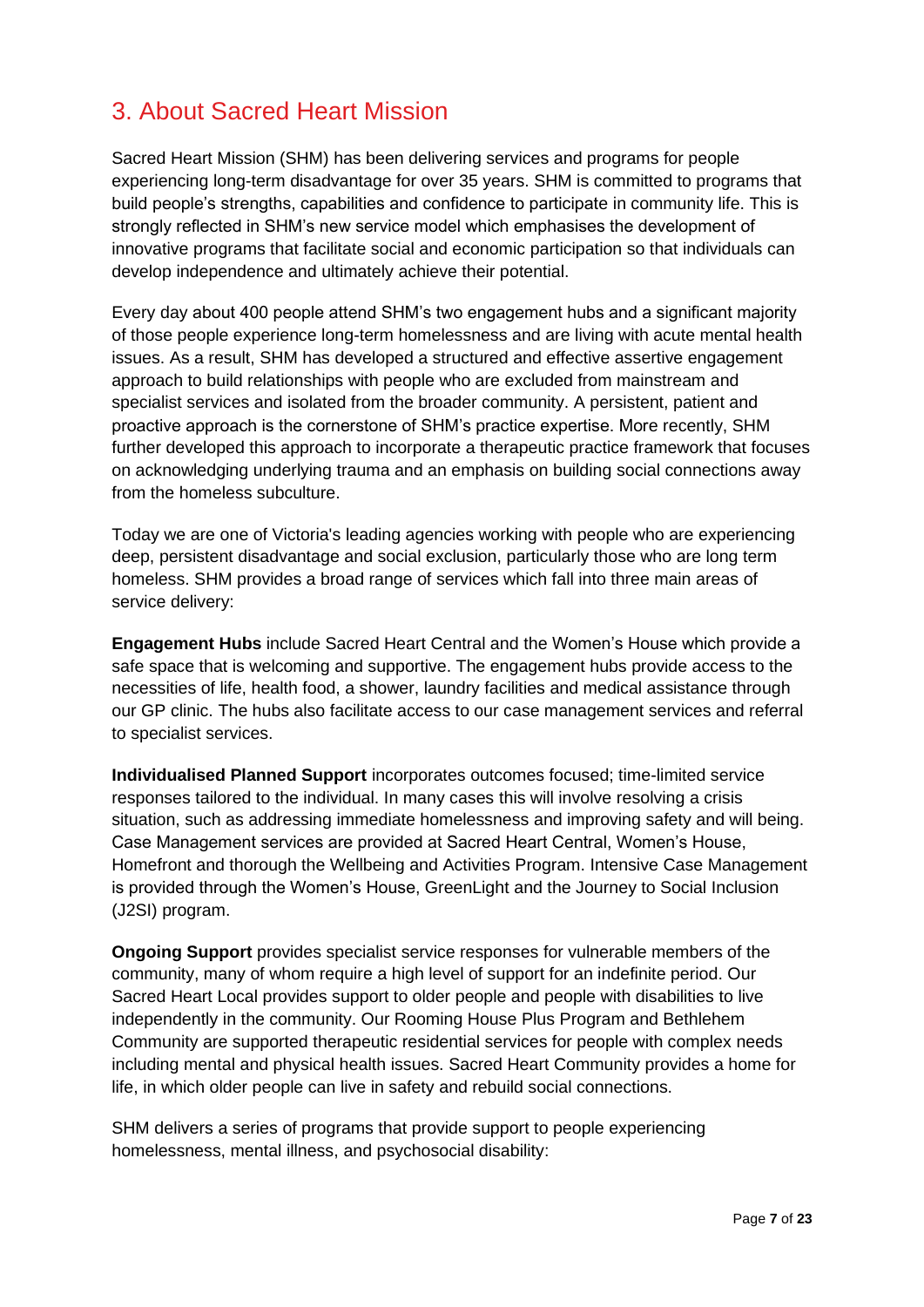- Journey to Social Inclusion (J2SI)
- GreenLight Supportive Housing Program (in partnership with VincentCare and the Salvation Army)
- Rooming House Plus Program (RHPP), in partnership with Community Housing Limited
- Early Intervention Psycho-Social Response (EIPSR), in partnership with Alfred **Health**
- Bethlehem Community
- Sacred Heart Local
- Sacred Heart Community
- Sacred Heart Central, and
- Our Women's Services.

For more details of these programs, please see our website – [www.sacredheartmission.org.](http://www.sacredheartmission.org/)

#### <span id="page-7-0"></span>3.1 Impact of trauma on mental health

At SHM, we work with people whose capacity to participate fully in community life is affected by trauma, deep, persistent disadvantage, and social exclusion. Trauma can be both a cause and consequence of homelessness. A study conducted by the Australian Centre for Posttraumatic Mental Health in 2012 highlighted that between 91% - 100% of people experiencing homelessness had experienced at least one major trauma in their lives; compared to 57% of the general population (O'Donnell, Varker & Phelps 2012). People experiencing homelessness also had higher rates of exposure to trauma in childhood, in comparison to the general population. For example, almost all evaluation participants in SHM's J2SI pilot program (87%) had experienced childhood trauma in one form or another, and the average age which they first experienced a traumatic event was just under 13 years of age (Johnson et. al 2011).

Trauma can have long-lasting effects on all aspects of someone's life, including how someone thinks, feels, and behaves. Trauma increases the chance of anxiety, depression, substance misuse, employment problems and suicide. The symptoms of trauma may include poor impulse control, anxiety, anger, depression, or substance use. A trauma survivor may need the ongoing support of mental health professionals and medication.

Trauma, homelessness. and mental illness are intrinsically linked - the majority of people who experience homelessness also experience at least one psychiatric disorder, and the prevalence of these disorders is much higher than in the broader community (O'Donnell, Varker & Phelps 2012). There is also evidence that some people become mentally ill as a result of experiencing chronic homelessness. Repeated exposure to trauma while homeless and its long-term impacts cannot be understated. Furthermore, people with histories of trauma and mental illness are often at increased risk for losing housing or never gaining adequate stable housing. This is the vicious cycle of trauma, homelessness, and mental illness that Sacred Heart Mission sees every day. The cycle can be broken with time, community and professional support, and stable housing.

At SHM, we support people to recover from trauma and support their recovery journey – no matter where they are in the process. SHM has a long history of supporting people with complex needs, including mental ill-health, mental illness, and psychosocial disability, as well as chronic homelessness and disadvantage.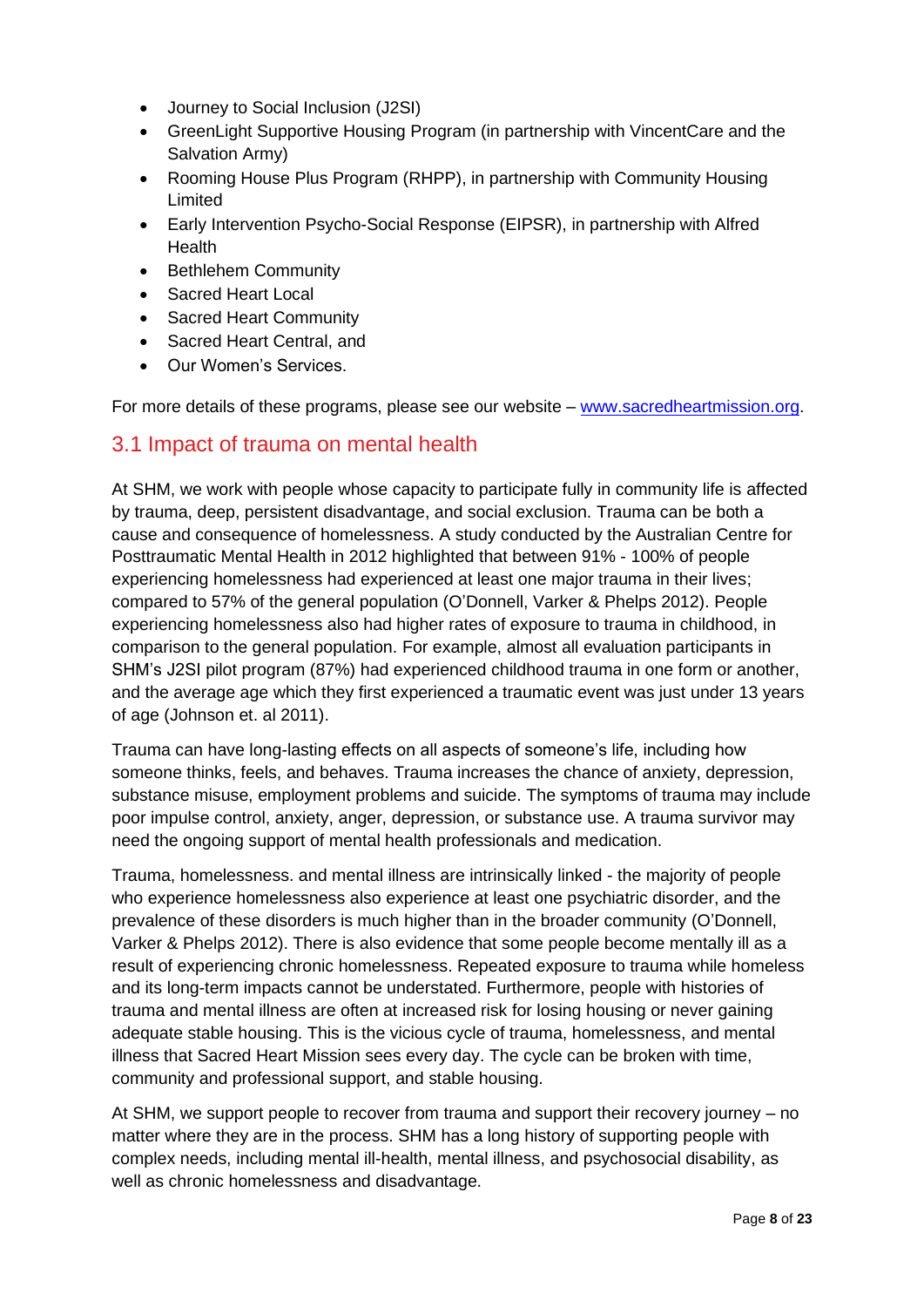### <span id="page-8-0"></span>4. Access to mental health services

SHM sees the impact of Victoria's complex and fragmented mental health system every day. We know that the demand for mental health services is continuing to increase, but underresourcing of the system has meant that fewer Victorians are receiving appropriate mental health services.

There are several barriers for a person experiencing homelessness to access entry-level mental health support. The most common entry point is a general practitioner, who can recommend up to 10 subsidised counselling sessions via the Medicare Benefits Scheme.

Examples of these barriers include, but are not limited to:

- Suspicion of medical professionals, as a result of trauma
- Anxiety related to the requirement for a diagnosis of a mental health issue to refer an individual for counselling and the potential impact of the diagnosis on their lives (such as shame and stigma associated with specific conditions, such as schizophrenia)
- Not having a valid Medicare and/or health care card
- Being unable to access a bulk-billing GP service, as co-payments are likely to be too onerous
- Counselling sessions are subsidised; psychologist/psychiatrist services fully covered by Medicare are subject to long waiting lists
- GPs do not have enough knowledge of bulk-billing psychologist/psychiatrists to provide enough referral options that are appropriate for patients
- Group programs and therapies can be covered by Medicare, but are not widely recommended or taken up due to a lack of awareness of this option for patients
- Quantity of sessions subsidised are insufficient to support the individual's mental health.

As a result of these barriers, many individuals experience a progression and escalation of severity in their symptoms, until they present to emergency departments or in the justice system in crisis. The term 'the missing middle' has been used to describe young people with these characteristics (Orygen 2019). SHM has found that many of our clients can also be considered within this category. Many people experiencing homelessness are unable to access clinical services, such as the Homeless Outreach Psychiatric Services (HOPS), as they are not unwell enough; but they are too unwell to use or access a GP.

People experiencing homelessness are at extremely high risk of falling through the gaps. People we see at SHM languish within the mental health system until they are visually unwell, at serious risk of self-harm, or harm to others, before receiving help. From there, the road of recovery is often long, and complex given their exposure to trauma and experience of social exclusion. Victoria needs a more flexible and responsive mental health care system that can reach out more to people experiencing homelessness who are socially excluded, or the cycle of reliance on the crisis orientated system, of emergency hospital presentations and contact with the police and justice will continue.

SHM recently conducted an internal analysis of our client data across nine programs and found that on average 36% of clients who were accessing our services reported that they had a prior mental health diagnosis (SHM, 2019). What is particularly concerning, is that 49% of clients did not know if they had a prior mental health diagnosis. This indicates that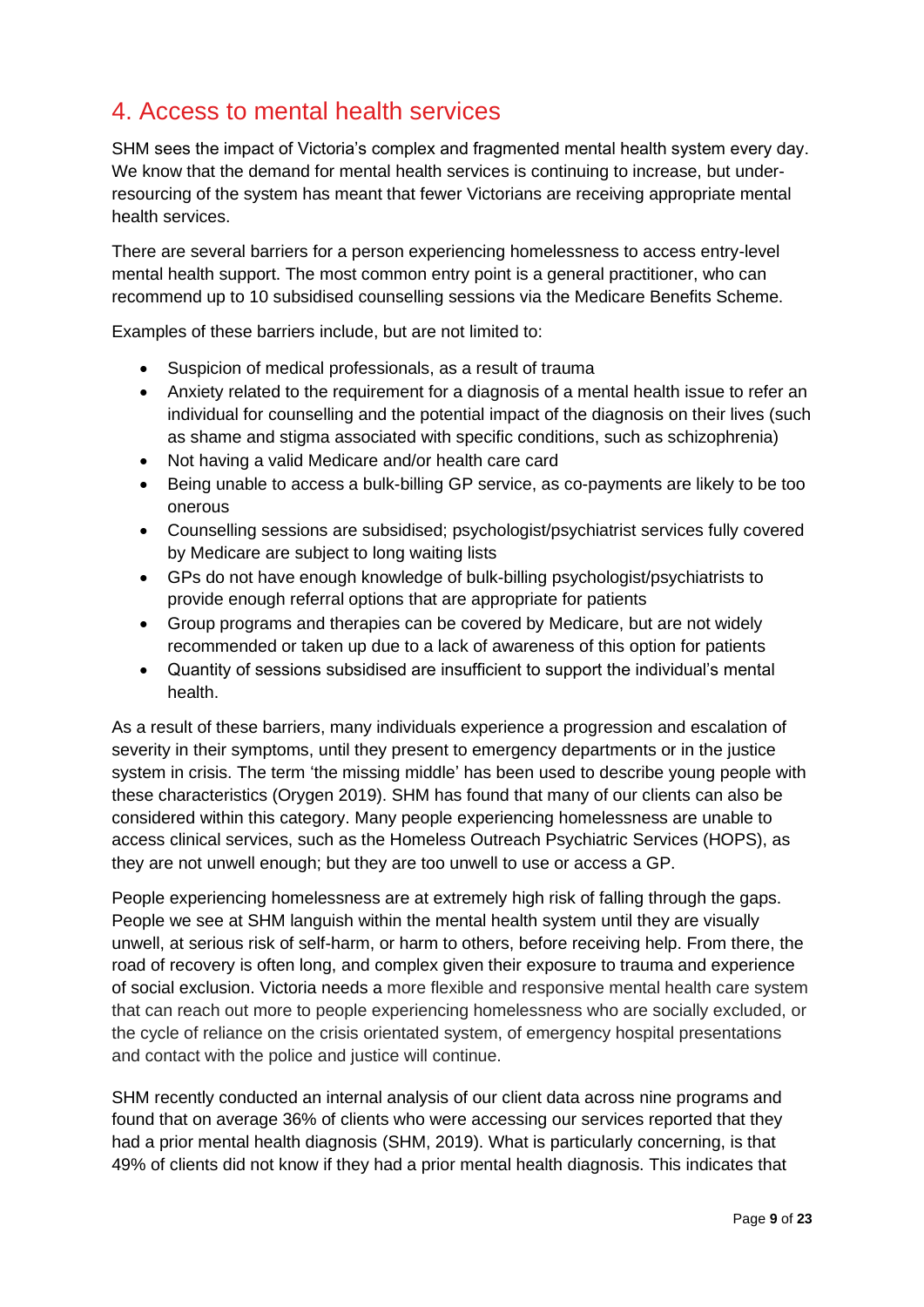the mental health support provided by the primary care system is insufficient, unaffordable, or a combination of the two; and as a result, people do not receive support, or an accurate diagnosis prior to being in crisis. SHM found that many of our clients have received a series of misdiagnoses, which hampered their recovery.

SHM focuses on responding to clients' needs where they present to our services, primarily at our Engagement Hubs – Sacred Heart Central and Women's House. From our experience over many years with the HOPS program, we know that embedding specialist mental health roles within our services has a great impact for people experiencing, or at risk of homelessness. We have also developed mental health specific clinician and case management roles in specific programs, including EIPSR and GreenLight. The experience of these professionals is invaluable, and they provide effective and tailored supports to people experiencing complex mental illness and social isolation.

*Recommendation 1:* That a significant focus is placed on ensuring access to safe, affordable long-term housing, using the Housing First principles as this is essential to an effective mental health response for the Victorian community.

*Recommendation 2:* That an investment is made into services that provide an individualised, intensive, trauma-informed response, in order to ensure that people with complex needs and chronic conditions have their needs met in the community rather than in clinical or emergency settings.

*Recommendation 3:* That specialist mental health roles be embedded within community organisations to ensure effective engagement of people experiencing social isolation.

### <span id="page-9-0"></span>5. Navigation of mental health services

The Victorian mental health system is extremely complex and difficult to navigate. In part, this is because mental health treatment and support exists across the hospital system, community settings and the private system. Community mental health programs have historically been funded by both the State and the Commonwealth, and the interface between these is confusing and complex for people with mental illness and their families. People find themselves being referred between different organisations and programs that do not communicate with each other. In order to overcome this, SHM employs mental health clinicians and case managers within its' programs, to support clients to navigate the mental health system, and other systems they need to engage with. Many SHM clients have difficulty in navigating the services system, and do not understand how services operate and how to engage with them and are used to only receiving help when in crisis.

Many SHM clients do not regularly attend scheduled appointments and need support to understand how these systems operate. Our case managers identify areas where clients' navigation of the system is poor, and coach and support them to work within those systems and build their independence. An example of this are appointments, where workers manage the expectations of clients and by creating a precedent where they will not be prioritised over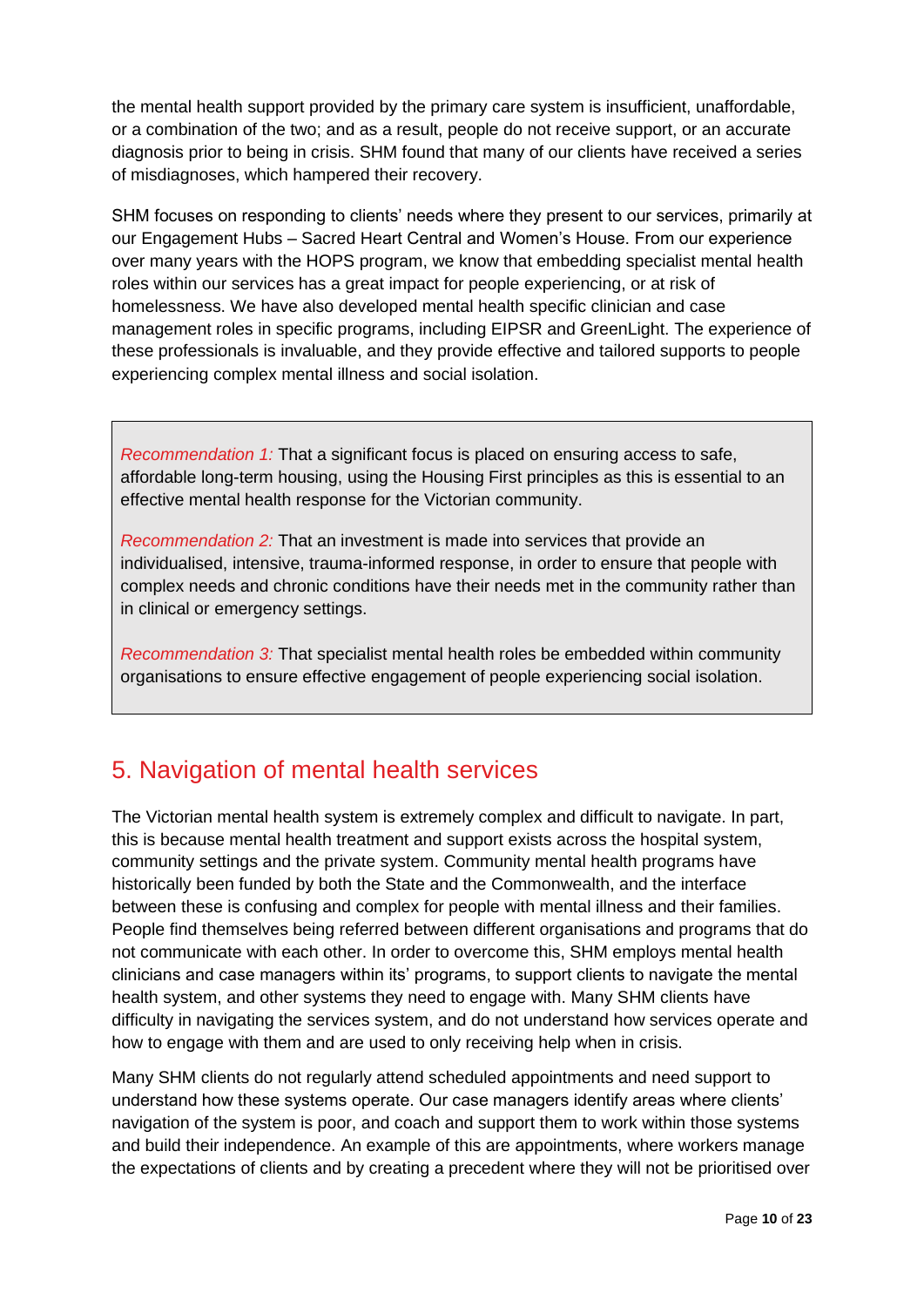others if they present to the service outside of their scheduled appointment time where one has been organised in advance. This supports clients to understand how appointment systems work, and therefore to navigate the broader services system.

The importance of informal supports (family, friends, and social support networks) for people experiencing mental health issues cannot be understated. Many people lack these support networks due to social isolation, and therefore rely on Sacred Heart Mission staff to provide social inclusion support. It is particularly challenging for organisations to effectively provide social inclusion supports in the context of the individualised funding models. With the mental health services system now operating within individualised funding models, such as the National Disability Insurance Scheme (NDIS), transitioning away from Commonwealthfunded programs such as Partners in Recovery (PIR) and Personal Helpers and Mentors Service (PHaMs), capacity for social inclusion support has been significantly reduced. These programs were extremely successful in building resilience, self-management and connection to community, and the loss of these is clearly felt by people with complex needs, including mental illness.

*Recommendation 4:* That the use of service navigators within the mental health service system are funded in order to educate and work with clients to understand how they can better engage with systems and supports.

*Recommendation 5:* That Victoria re-invests in flexible support models that focus on social inclusion support for people with complex needs, outside of an individualised funding model like the NDIS.

# <span id="page-10-0"></span>6. Best practice treatment and care models that are safe and person-centred

SHM prides itself on the use and development of evidence-based models of care across all its programs. In this section, three programs are discussed in detail.

### <span id="page-10-1"></span>6.1 The GreenLight Supportive Housing Program

GreenLight is a new \$4.5 million supportive housing program, aimed at supporting people to access and sustain housing and keep out of the cycle of homelessness. SHM is working in partnership with VincentCare and the Salvation Army on this exciting program, funded through the Victorian State Government's 2018 Homelessness and Rough Sleeping Action Plan. Led by SHM, a multidisciplinary team of case managers, mental health clinicians and peer support settlement workers, will deliver tailored brief interventions, floating support, case management and service coordination services in 2019 and 2020, supporting people to establish a home and social connection.

A unique feature of GreenLight is the integration of the peer support model. The peer workforce is more established in the mental health and disability support sectors but is relatively new to the homelessness sector. SHM's experience with Peer Settlement Support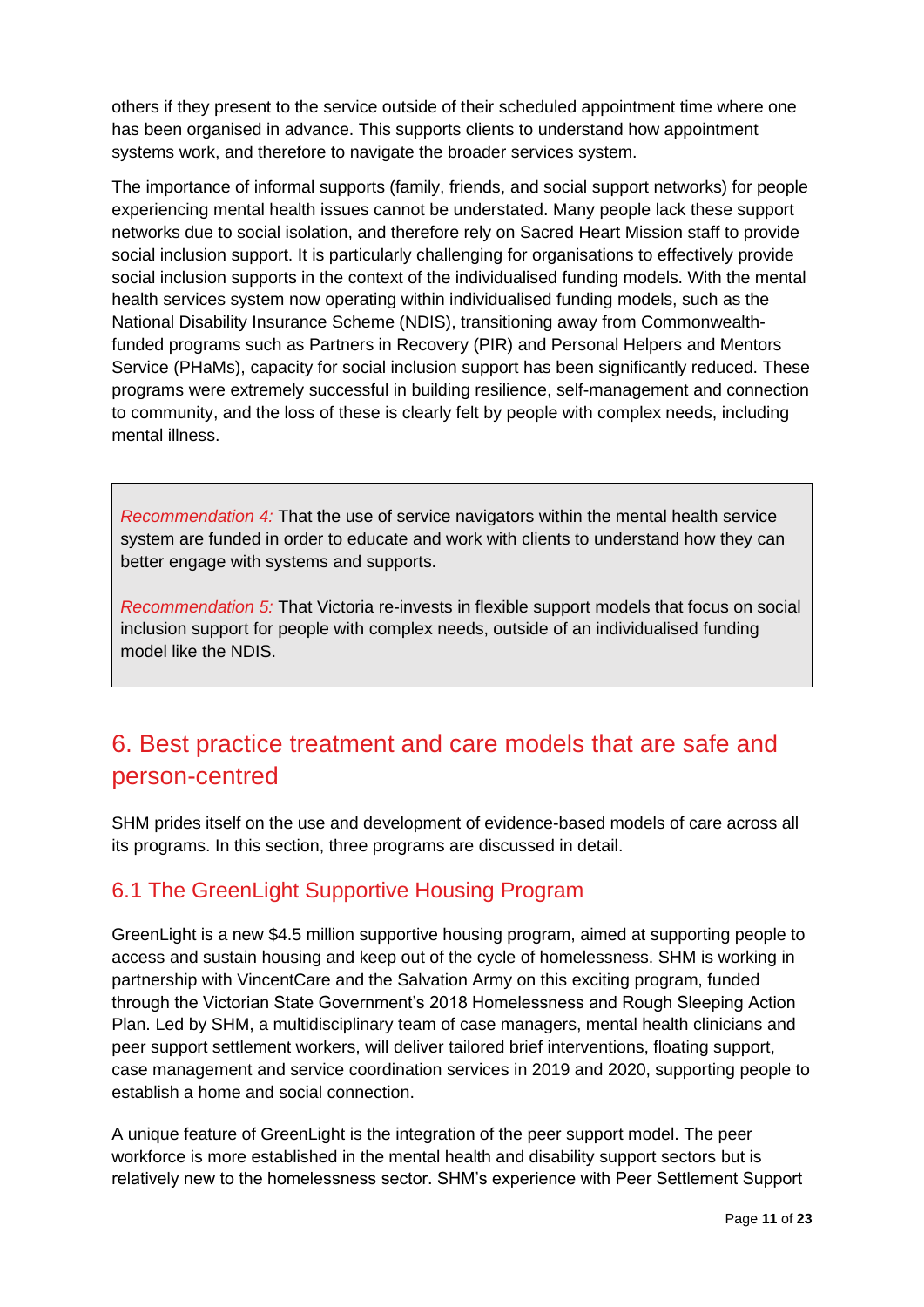Workers within GreenLight will also contribute to the evaluation of the Peer Support Resettlement Program currently being undertaken by Council to Homeless Persons.

The Peer Settlement Support Workers provide supports to GreenLight clients who are socially isolated and help to bridge the power imbalance between staff and clients and upskill their colleagues in their understanding of trauma. These roles are also empowering for people who have experience as service users and may have experienced significant barriers into employment first-hand.

The Peer Settlement Support Workers have a lived experience of homelessness, and an awareness of the complexities of this experience, such as impact on mental and physical health and wellbeing, employment, and social participation. Julie\*, a Peer Support Worker in the GreenLight shared her experience for this submission.

#### *Julie, Peer Settlement Support Worker, GreenLight:*

Julie's\* homelessness started at a very young age. Her mother fled with her as small child to a women's refuge to escape violence perpetuated by her father. This was very distressing and scary time. In Julie's teenage years her mother lost her job and developed severe mental health issues which she managed by using alcohol and drugs. Julie's mother became unsafe to live with and meant she ended up becoming homeless. Julie had many attempts at trying to access psychological services but often didn't fit the criteria, as she was either too complex or not complex enough. Julie found it very hard to be understood and was refused service or not referred on to appropriate services. Eventually, after many attempts, Julie found some support through community mental health services and engaged in therapy. Julie worked very hard to improve her mental health which impacted on her everyday functioning and self-esteem. Julie lived in two different temporary housing settings while studying, and she found it very hard to find affordable and long-term accommodation and experienced a period of living in sublets. Julie graduated with a degree in social work and is now a Peer Settlement Support Worker in the GreenLight program. She hopes to use her lived experience of homelessness and mental health to support client's settlement into long term housing.

The GreenLight team address the unique experience of homelessness and individual health and wellbeing factors that impact on people staying housed, including mental health issues. SHM is confident that the Peer Settlement Support Workers will be extremely successful in their roles and that this model can be applied to other housing and homelessness support programs into the future.

#### <span id="page-11-0"></span>6.2 Journey to Social Inclusion (J2SI)

Journey to Social Inclusion (J2SI) program takes a relationship-based approach, provides long-term support, and works from the premise that if people can sustain their housing, this provides a solid foundation to improving other areas in people's lives. This includes improving mental health and wellbeing, resolving drug and alcohol issues, building skills, increasing connection with community, and contributing to society through economic and social inclusion activity.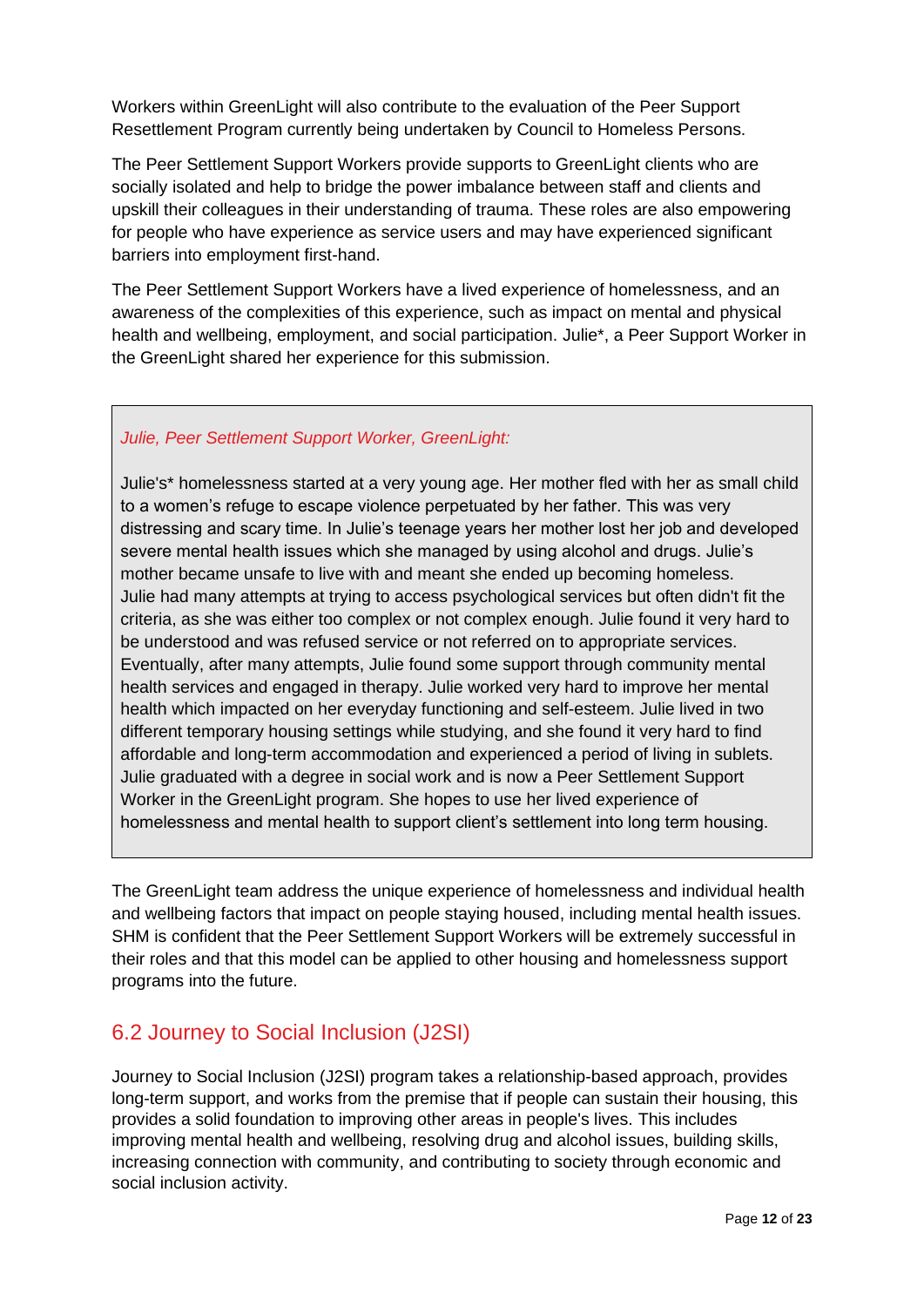There are five elements of the service model:

- Assertive case management and service coordination
- Housing access and sustaining tenancies
- Trauma-informed practice
- Building skills for inclusion
- Fostering independence

The J2SI program was piloted from 2009-2012 and supported 40 individuals from SHM in the local St Kilda area over a three-year period. The evaluation of the pilot found that 75% of participants were able to maintain stable housing for 4 years, including 12 months postservice delivery (Miscenko et al 2017). 80% of participants self-reported reduced health services utilisation (e.g., fewer emergency department or psychiatric unit admissions) (Johnson et al 2014). The case study of Donna\*, a participant in the J2SI pilot, demonstrates how J2SI works intensively with the client over three years to support the person to break the cycle of homelessness and improve their mental health and wellbeing (Parkinson & Johnson 2014).

#### *Client Case Study – Donna:*

Donna\* has a long history of homelessness and of involvement with the service system, since she was 13 and placed in foster care. Since then, she has been a client of a series of intensive support programs, and her finances are managed by state trustees. From 1991 – November 2009, Donna had 45 psychiatric admissions, and she has significant chronic health issues.

Donna is currently on a Community Treatment Order and is case managed by a psychiatric outreach team. She has undergone drug and alcohol treatment regimes in the past including residential withdrawal programs and individual counselling and has been on the methadone maintenance program for nine years. She continues to smoke cannabis daily, and occasionally uses amphetamines.

Donna engages in street-based sex work, and her identity is entwined in this, which makes it more difficult to stop engaging in sex work. She has very limited social networks and often describe herself as isolated and lonely. Donna's friendships are often intense and short lived, she then feels unsafe that these people know where she lives and fears that they will enter her house and contaminate her food. Despite the complexity of her needs, ongoing struggle to stay well and chaotic housing history in the past, Donna has sustained her Office of Housing property since April 2010, with the intensive support of the J2SI program. She has developed and maintains a garden and is caring for her pet cat.

Through the stability of the relationship with her support worker, Donna now has greater ability to identify patterns of behaviour and is willing to engage in dialogue about these patterns and the repercussions of her actions. There has been a marked decrease in "acting out behaviour" since commencing support, and Donna is working towards changing her behaviours. She has developed appropriate boundaries within the relationship. With intensive case management and skill building support from her case manager, Donna has gone onto complete a Certificate II level training whilst in the J2SI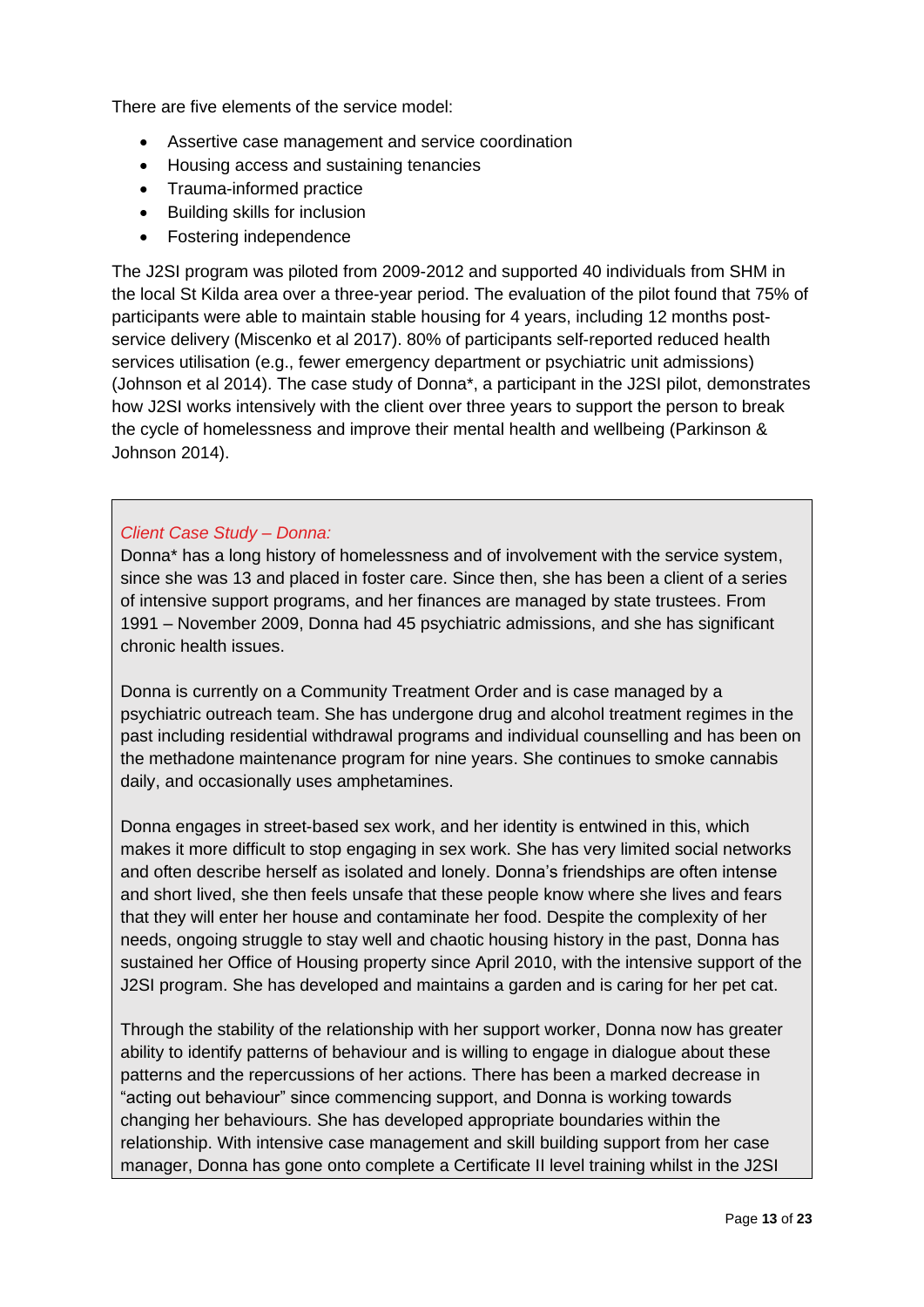program. She has also experienced a marked reduction in psychiatric hospital admissions since commencing the program.

J2SI Phase Two commenced in 2016 and is still underway. Features of the second iteration of the program included an expanded geographical catchment, expanded participant numbers (from 40 to 60 in each group) and partnerships with two other specialist homelessness services, VincentCare (Ozanam Community Care) and St Mary's House of Welcome.

As an indicative overview of the clients supported by J2SI (Phase Two), in the 2017-2018 financial year, internal data shows that:

- 60% presented with a housing crisis (i.e.: eviction), and 23% were residing in inadequate dwellings.
- 55% of participants presented to the program with mental health issues
- 58% of participants had a prior mental health diagnosis
- 16% of participants presented with problematic alcohol use
- 44% of participants presented with problematic substance use
- 8% of participants were Indigenous
- 16% had spent time in a psychiatric hospital or unit in the preceding 12 months
- 15% had spent time in a hospital in the preceding 12 months (excluding psychiatric)
- 10% had spent time in an adult correctional facility in the preceding 12 months.

In August 2018, we commenced delivery of J2SI Phase Three to 180 people (60 per year for three years) under the first Social Impact Investment (SII) with the Victorian Government.

The J2SI Social Impact Investment (SII) is an outcomes-based funding mechanism bringing together government, SHM, philanthropy and investors. It will demonstrate the efficacy of replicating J2SI on a larger scale (40 in original pilot to 180 participants in the SII) and pave the way for the replication of the model in other state and territories across Australia.

J2SI is primarily aimed at ending the cycle of chronic homelessness by taking a relationshipbased, trauma-informed, and strengths-based approach in the context of long-term assertive case management. We also know that the program is successful supporting participants to address their mental health issues and reduce their involvement with crisis mental health services, as evidenced by a reduction in the use of psychiatric wards by 66% in the J2SI pilot (Parkinson & Johnson 2014).

*Recommendation 6:* That the investment is made into the expansion of evidenced based programs in Victoria like J2SI that break the cycle of chronic homelessness and mental illness.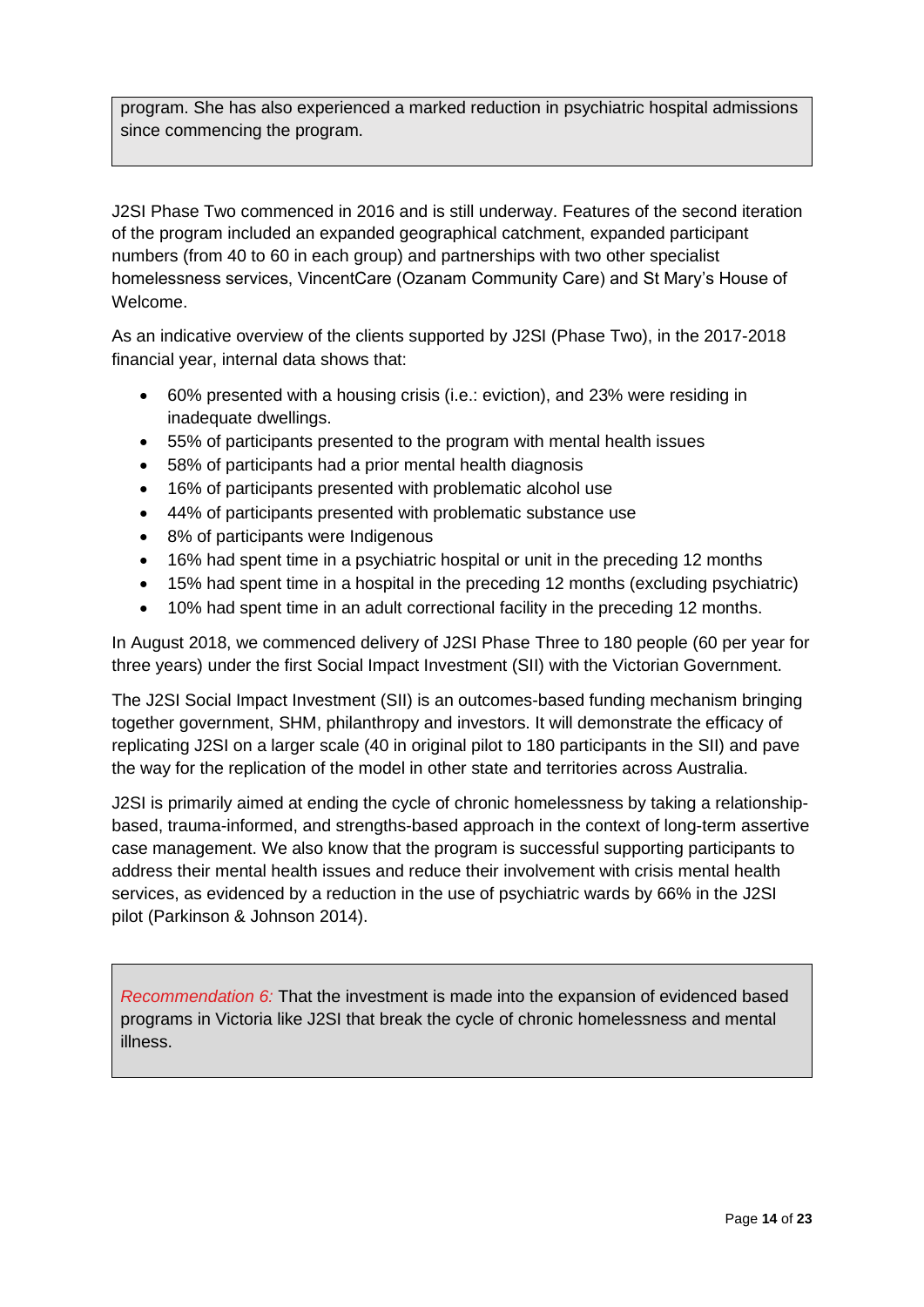### <span id="page-14-0"></span>6.3 Sacred Heart Community

Sacred Heart Mission operates Sacred Heart Community, a home for people with histories of homelessness and disadvantage who require 24-hour support care and support as they age. The program is funded as residential aged care, yet our resident profile is markedly different from that of other residential aged care facilities, in that:

- 95% of our residents have a history of homelessness
- We have 68% men in our community, almost the opposite to the general aged care population where women make up 70%
- Nearly 75% of our residents are under 72 years of age on admission
- 10% are over 80 years old (compared to 80% in the general aged care population)
- 25% are younger than 64 years old, in comparison to 1 in 25 aged under 65 in the general population
- Our residents' length of stay is 6.2 years, more than twice the average of general aged care (2.7 years).
- Our residents have almost twice the number of diagnosed mental health conditions per resident than the combined Victorian data (1.9 compared to 1 incident per resident)
- Significantly less occurrences of developing dementia (17% vs 51% in the Victorian data)
- 14 times the occurrence of psychoses (42% vs 3%), and
- 66 times the occurrence of other mental and behavioural presentations (66% vs 1%) (Trifiletti 2017).

In many cases, many years of rough sleeping and poor accommodation means that our clients are prematurely aged. Many also have increased health and medical needs, as a result of a lack of intervention or mismanagement over an extensive period (such as diabetes, heart problems, and liver disease caused by long-term alcohol misuse).

Sacred Heart Community is an extremely beneficial care setting for people with complex mental health conditions, where their illnesses are well managed with care and support tailored to meet their needs. This is a therapeutic community environment where older people with complex mental health needs can live a supported and fulfilling life.

At present, many residential aged care facilities do not accommodate people with complex mental illness, and many of our residents were refused care at other services due to their mental illness. One example is William\*, a resident at Sacred Heart Community who had a series of inappropriate placements prior to moving to Sacred Heart Community, where their mental health needs were not being met (Trifiletti 2017).

#### *Client Case Study - William:*

William\* is 60 years old and has been at Sacred Heart Community for nearly three years. He developed severe schizophrenia in his late teens, following his discovery of his mother, a Holocaust survivor, who had suicided at home. He turned to alcohol and drugs and was admitted to many hospital psychiatric units, including locked wards.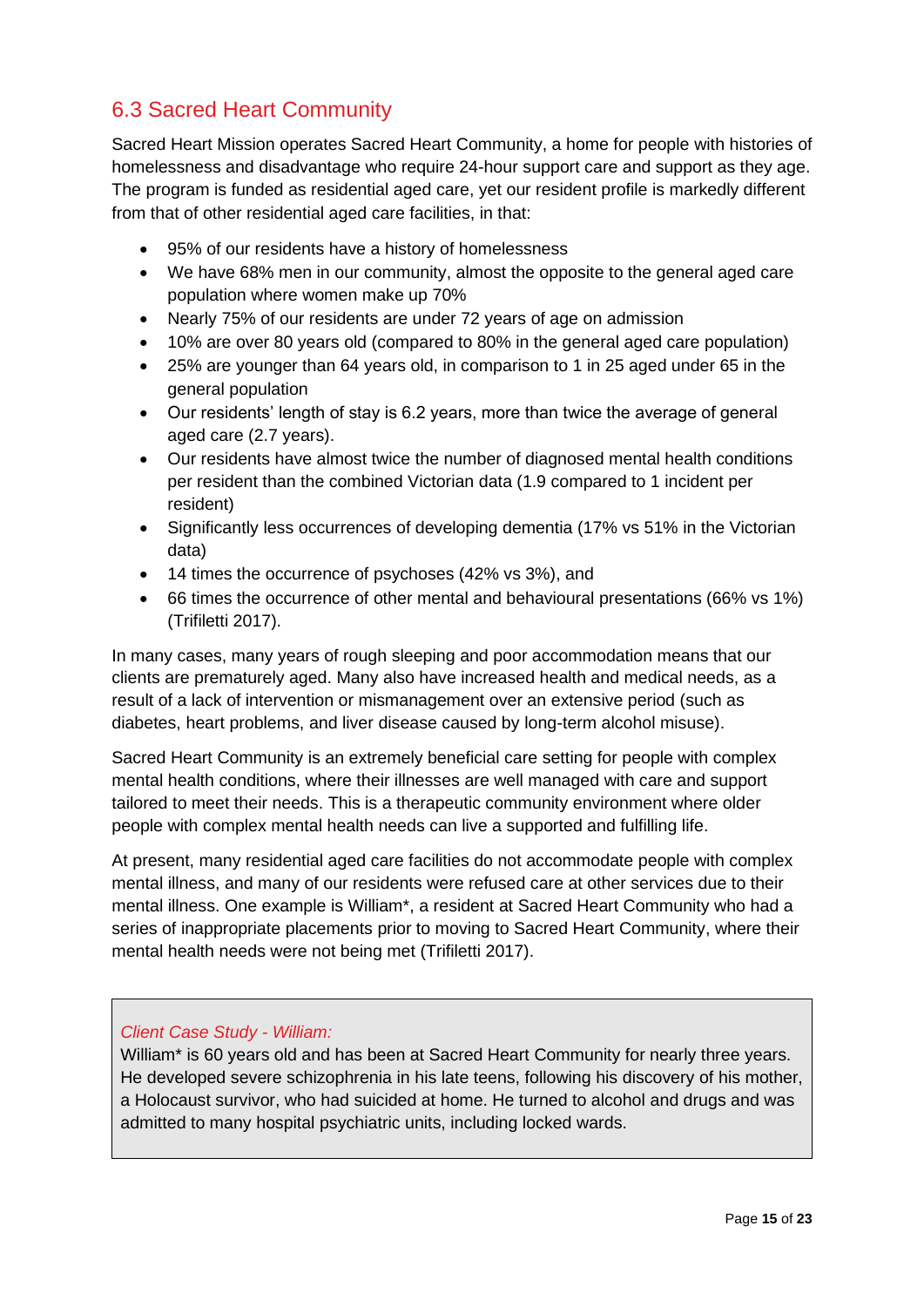Before moving to Sacred Heart Community, William struggled to live independently: he couldn't manage his personal hygiene and his schizophrenia medication. He had lived in various supported accommodation facilities and was at grave risk of becoming homeless. He had become floridly schizophrenic and mainstream aged care could not meet his needs.

His sister, Grace\*, a doctor and his sole carer for many years looked desperately for somewhere for him to live. As Grace observes: 'The problem with defining care as 'Aged Care' is that someone like William doesn't fit into existing categories or services, despite being at great risk of homelessness, and having a much shorter life expectancy due to his illness."

Though initially William did not want to be at SHM, he is now very happy here and feels that it is his home. Grace is confident that William will live at Sacred Heart Community for the remainder of his life.

She says: "Before coming here, William's life was completely unstable. Now, he has a clean room and clothes. He is safe, fed, his medication is administered to him and he doesn't go 'off the rails'. He's the most stable he's ever been. He's contented. He has meals in the common area and walks to the local shop. He is so different now. There is a contentment about him. He is not isolated. Now I know my brother is cared for."

*Recommendation 7:* Further investment is made into supported accommodation facilities that provide care placements for older people with complex mental illness, who require ongoing support.

*Recommendation 8:* That specialist mental health roles are embedded in aged care services both residential and community-based, who work with people with mental health issues and histories of homelessness.

*Recommendation 9:* That Commonwealth government is encouraged to improving the capacity of mainstream aged care services sector to support people with complex mental illness, to ensure consumers have choice when it comes to deciding where they should live.

# <span id="page-15-0"></span>7. Mental health and Aboriginal and Torres Strait Islander communities

Aboriginal and Torres Strait Islander people have experienced trauma as a result of colonisation, including the associated violence and loss of culture and land, as well as subsequent policies such as the forced removal of children. This trauma may unknowingly be passed from generation to generation.

Aboriginal and Torres Strait Islander clients are overrepresented within SHM services, 10% on average; in comparison to 0.4% - 0.8% of the population in the Local Government Areas which we primarily operate – City of Port Phillip, City of Darebin and City of Yarra. In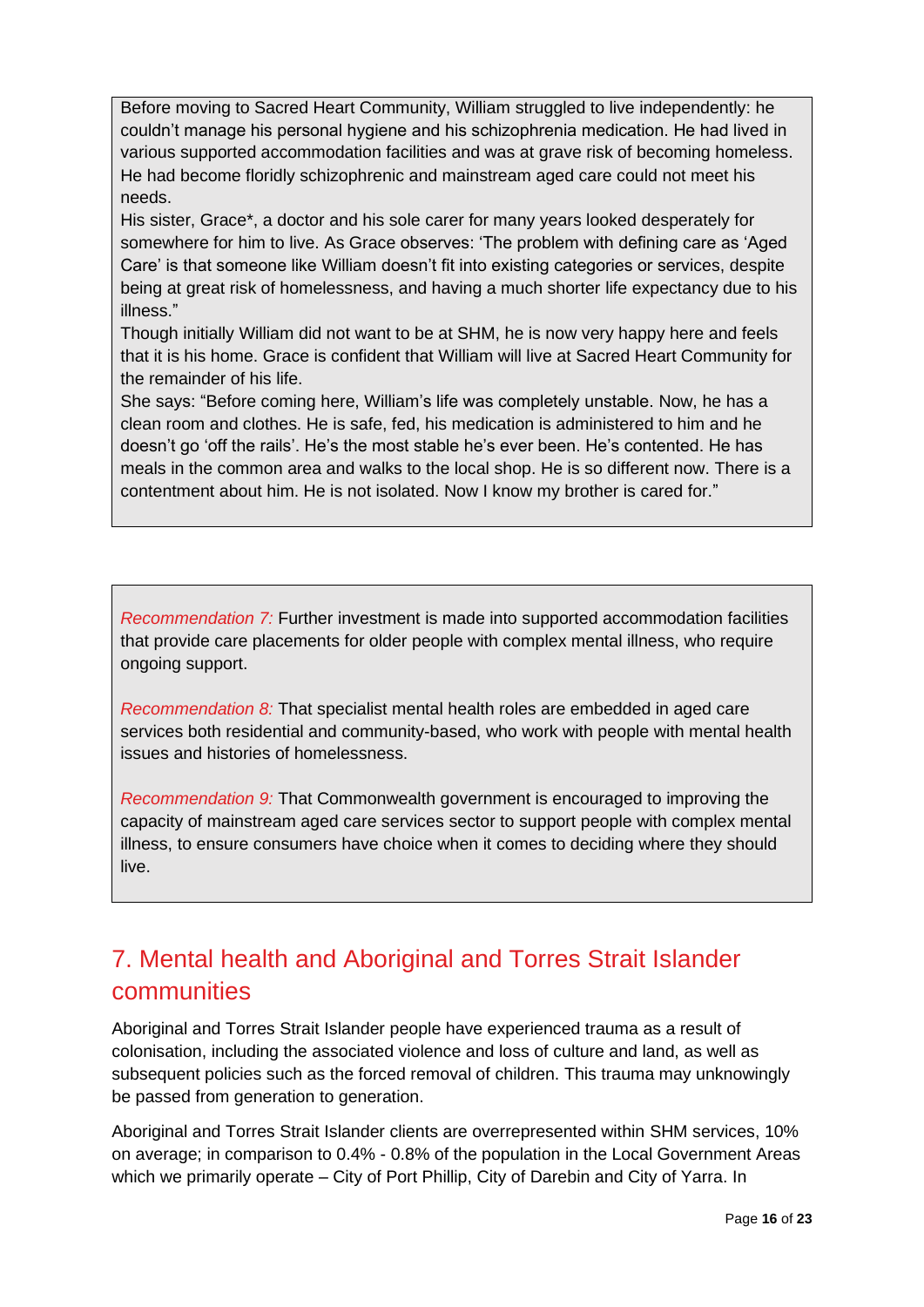particular, we see the highest proportion of Aboriginal and Torres Strait Islander peoples in our case management programs at Sacred Heart Central and the St Kilda Intensive Outreach Team (SKIOT) programs (23%, 2017-2018 financial year). Proportions of Indigenous people were also significantly higher at the Central Engagement Hub (14%) and residents of Bethlehem Community (13%).

For Aboriginal and Torres Strait Islander people and people who maintain a spiritual association with land and place, the social and geographical displacement of homelessness may lead to even more mental health challenges. Cultural safety is crucial in mental health service delivery, to enhance individual and collective empowerment and provide more meaningful and effective pathways to Aboriginal self-determination (Dudgeon, Milroy & Walker 2014). In order to ensure cultural safety, people engaging with mental health services must have the opportunity to say whether they felt they were treated with respect and had their culture, values and preferences were considered, and they felt safe (Dudgeon, Milroy & Walker 2014).

*Recommendation 10:* That changes to the mental health standards and relevant legislation is undertaken to ensure all mental health services have cultural safety embedded within their practices.

# <span id="page-16-0"></span>8. Mental illness and other co-occurring illnesses and disabilities

Many of SHM's clients have co-occurring illnesses or disabilities, as well as mental illness. As their needs are highly complex, people often require a multi-disciplinary team approach to manage their care and supports. SHM clients have the added complexity of a history of chronic homelessness, disadvantage, and social isolation.

Sacred Heart Local our in-home support program for clients receiving a Home Care Package (HCP), supports via the Commonwealth Home Support Program (CHSP) or supports via the National Disability Insurance Scheme (NDIS), clients live in public housing, or rooming houses and require significant levels of support to manage their mental illnesses and disabilities.

The NDIS has been transformative within the human services sector, and the reforms have the potential to give people greater choice and control over their lives and supports they receive. However, for the full benefit of the NDIS to be realised, participants must be able to advocate for themselves, to receive appropriate supports, and have genuine understanding of what supports they need.

For SHM clients who have histories of complex trauma and homelessness, are socially isolated, have minimal financial resources, this is an unreasonable and complex task. For people with complex needs, particularly who have multiple disabilities and co-occurring illnesses, including mental illness, they are at serious risk of being left behind and stuck in the cycle of disadvantage by the system that was designed to improve their quality of life and wellbeing. Ultimately, the NDIS is not well-designed to support people with a psychosocial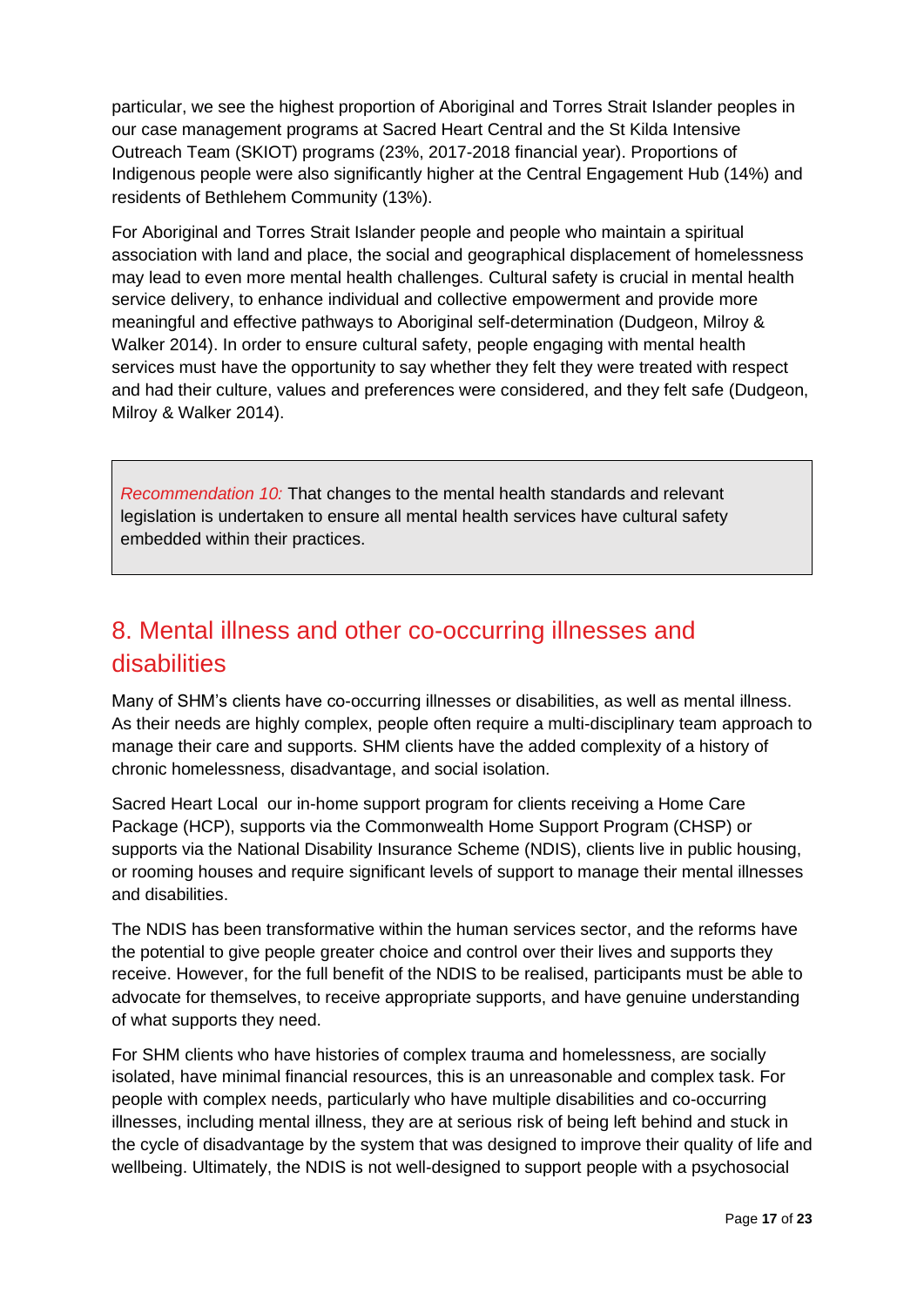disability, as it focuses on significant and lifelong disabilities, which is at odds with the recovery model for mental illness that has predominated the sector for many years. NDIS participants are obliged to consider their deficits when engaging in planning, and this is extremely disempowering and counterintuitive.

*Recommendation 11:* That an investigation into how the NDIS and Home Care Packages for aged people, can be better coordinated to effectively support people with lifelong mental illness, while still operating in a recovery framework.

### <span id="page-17-0"></span>9. Prevention of mental illness and suicide

It is estimated that 2.22 million adults, or 45% of Victoria's adult population will experience mental illness in their lifetime (Mental Health Victoria, 2018). For many members of the community, resilience and strong support networks means that periods of mental ill health and poor wellbeing can be managed, addressed and prevented from escalating. However, SHM clients experience extreme social exclusion and economic disadvantage, which places them at higher risk of developing a mental illness.

In order to address these issues for our clients, SHM delivers social inclusion activities funded through our fundraising revenue to complement existing formalised case management services and enhance outcomes for the individuals. These Health and Wellbeing programs provide activities that not only enhance physical participation, but also encourage independence and community connections. Activities such as a music group, yoga, tai chi, swimming, cricket, and football, provide opportunities for people to engage with others and improve their social interaction. People are supported to access other activities in the community, in line with their personal goals.

These activities recognise the importance of social connections and wellbeing, particularly for those experiencing extreme disadvantage. Staff members also try to support clients to attend wider community activities and build their independence. For example, a case manager might agree to meet them at a set time and location to attend a community activity, or at their house with the plan of catching public transport together, rather than providing them a lift. Though this approach requires a more intensive approach initially, it supports the client in the long term to build their social networks and resilience and equip them with the skills to prevent or reduce the severity of periods of mental ill-health.

In the  $21^{st}$  century, there is far greater knowledge and understanding of the importance of positive mental health and wellbeing than in previous decades. No doubt, this is in part due to the work of organisations such as BeyondBlue and Headspace, that work to destigmatise mental illness. However, significant stigma surrounding more complex mental illness is persistent, and particularly of disorders that present with symptoms of psychosis. Due to the ways in which these illnesses present, individuals who are unwell are also far less likely to be accepted for a rental property or employment opportunity. People with mental illness often find they are the 'last resort' for tenancies and jobs, meaning that their housing and employment (if they can work) is insecure. This can and does lead to homelessness and unemployment, and the cycle of social exclusion and economic disadvantage continues.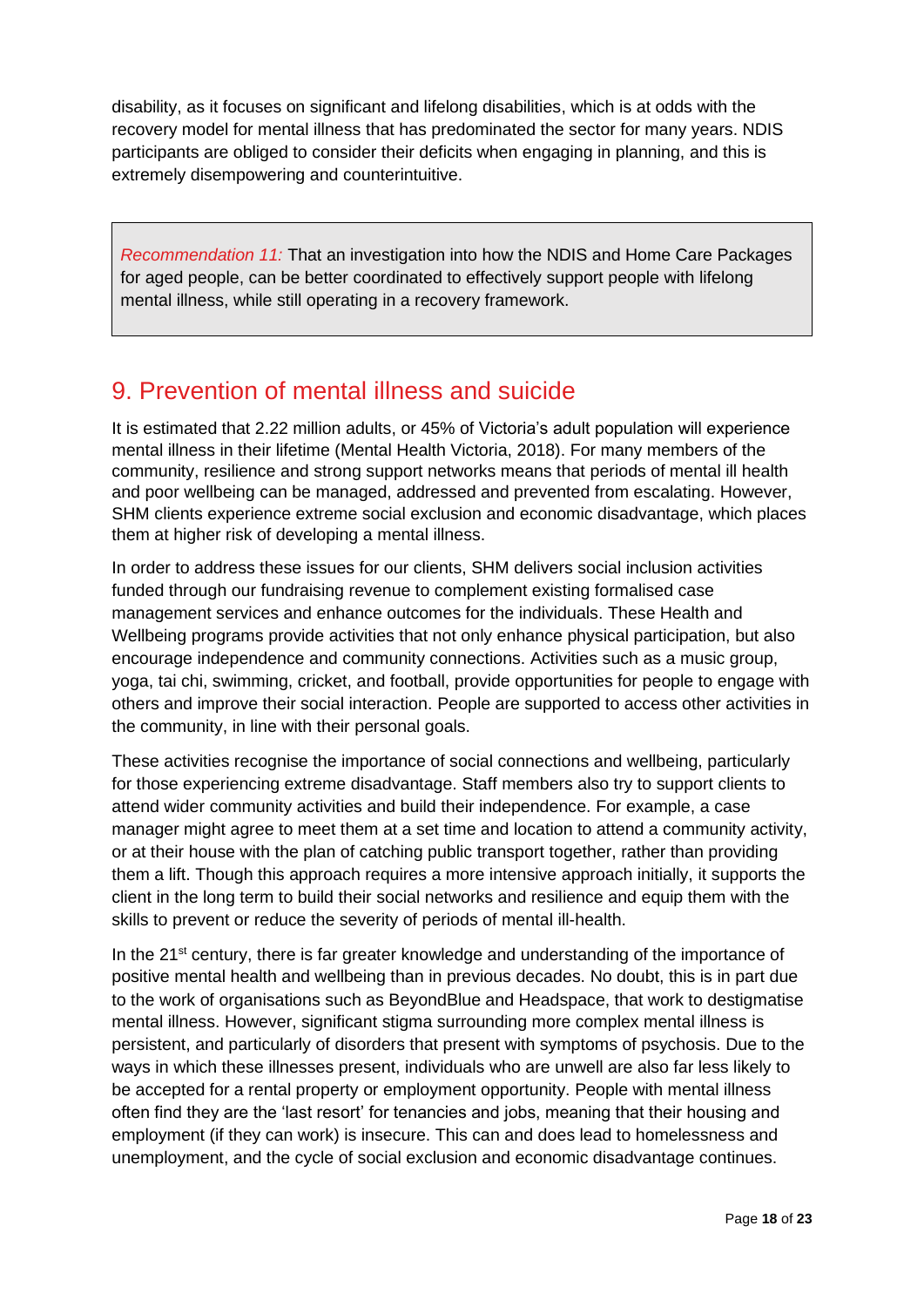*Recommendation 12:* That investment is made into programs that enable participation in social inclusion activities for little or no cost.

*Recommendation 13:* That investment is made into public awareness campaigns to destigmatise illnesses, to prevent discrimination and promote equitable access to housing and employment and improve social inclusion.

The prevention of suicide is an extremely challenging area of mental health services and supports. Suicidal ideation and chronic self-harm are common conditions for people who have experienced complex trauma, and for people who have experienced homelessness (O'Donnell, Varker & Phelps 2012). All SHM staff engage in trauma-informed care training, which is essential to our practice. This is also important for staff who do not work with clients directly – as it builds an understanding of why we do what we do, and of cohesion across the Mission, so all staff are working towards the same goals and outcomes, even within different aspects of the organisation. Our experience tells us that complex trauma has long-lasting impacts on the lives of many Victorians experiencing mental health issues and believe all organisations responding to people with a mental illness should operate within this practice framework. It is also important that client-facing staff are trained in recognising the risks of suicide and have the ability and autonomy to engage in assertive intervention as early as possible when people are most at risk.

SHM has a history of successful program delivery that has long-lasting impacts on people with complex histories of homelessness, mental health issues and trauma. Unfortunately, despite our best efforts, we do know that suicide is a cause of death of some of our clients. We hope that one day, these deaths will be a relic of the past – but with rates of suicide increasing, Victoria has a long way to go in the prevention of suicide in the community.

*Recommendation 14:* That the trauma-informed care training, be mandatory for all organisations in Victoria that provide mental health services and support – for client-facing and administrative staff.

*Recommendation 15:* That training in recognising the risks of suicide, and assertive intervention be mandatory for client-facing staff in organisations working within and interacting with the mental health system.

### <span id="page-18-0"></span>10. Forensic mental health and the justice system

One of the most significant challenges of the prison system is managing community expectations of the purposes and goals of incarceration. Though one of the aims of the prison system is to rehabilitate offenders and prevent recidivism, the voting public struggles to understand these aims, and instead focuses on community safety and punishment of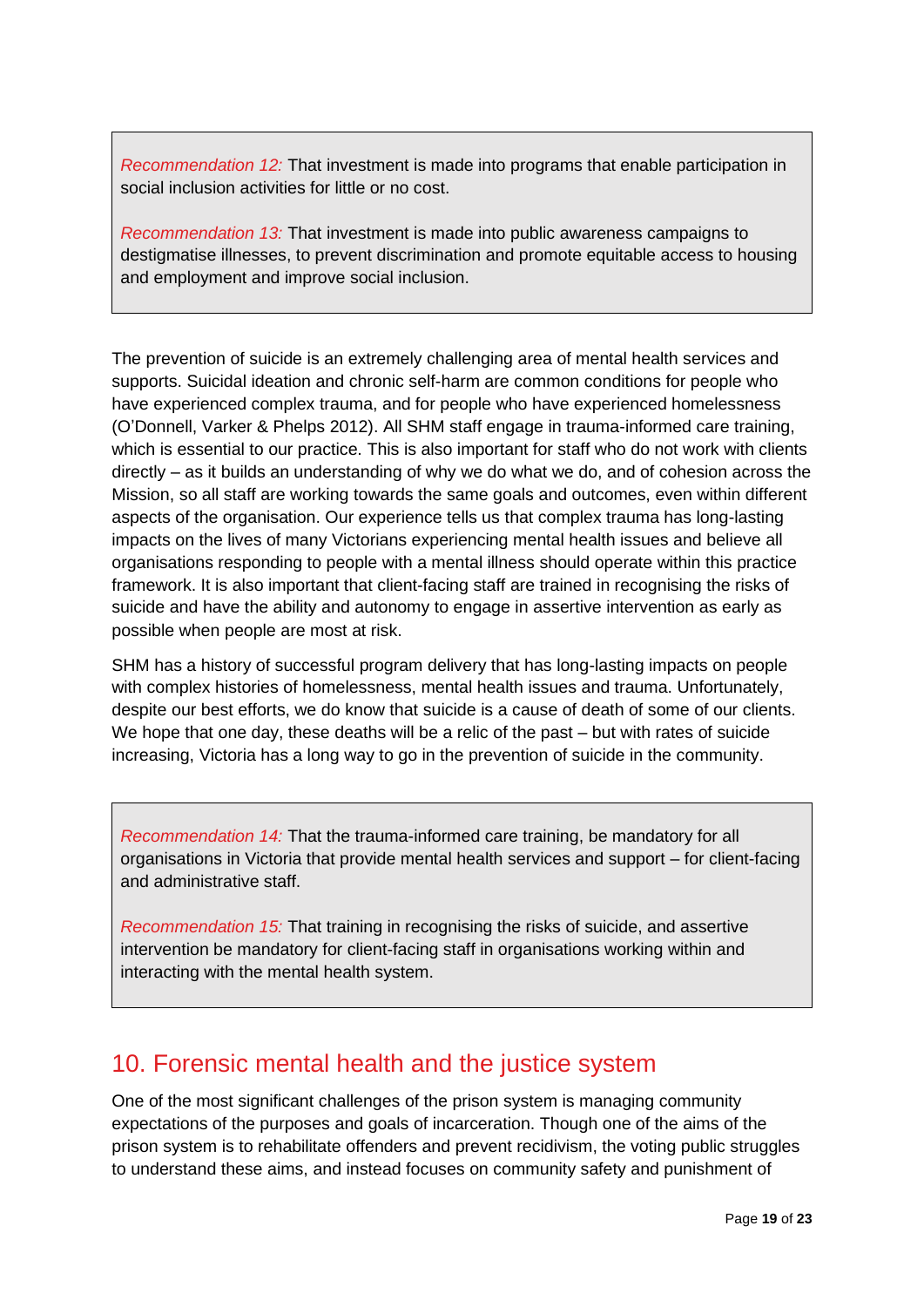offenders. This means then that public spending on mental health support for prisoners is not well received and provides a challenge for policy makers in communicating the benefits of these services in preventing further offending when an individual is released.

At SHM, internal data for the 2017/2018 financial year indicates that approximately 7% of our clients who are case managed via our Central Engagement Hub, and 10% of clients in the J2SI Phase Two program spent time in an adult correctional facility in the previous 12 months.

According Australian Institute of Health and Wellbeing (AIHW)'s recent study of the health of Australia's prisoners, more than half of prisoners expected to be homeless on release (AIHW 2019). It is vital that people exiting prison can access stable accommodation to support their rehabilitation after their release.

For many people exiting prison, education and support are required to navigate the system and maintain regular appointments, as well as secure tenancies. It is our view this support should be provided as part of exit panning prior to release. Without this support, including mental health support, many will simply reoffend or become entrenched in homelessness.

*Recommendation 16:* That investment is made into pre-and post-release support and planning, including access to housing for people exiting prisons, to improve mental health and wellbeing, reduce recidivism and prevent homelessness.

### <span id="page-19-0"></span>11. Mental illness and problematic alcohol and substance use

There are other additional layers to accessing mental health services for people, who misuse alcohol and other drugs. Problematic alcohol and drug use can be both a cause and a consequence of mental illness, and is frequently linked to trauma, as these substances can be used as an unhealthy outlet to manage the impact of trauma. It also leads to people being denied access to mental health services or a mental health assessment, being told they need to be clean and sober to access support.

it is unrealistic to expect people who have experienced homelessness and trauma to be able to cease problematic substance use independently in order to receive mental health services. In addition, individuals may be excluded from accessing drug and alcohol and/or mental health services until they are housed. Given the current waitlist for social housing in Victoria, many people 'bounce' between various types of homelessness – rough sleeping, couch surfing, transitional housing and crisis accommodation and do not receive support for their complex needs, increasing their vulnerability and their mental health and substance use issues are not addressed.

Embedded in SHM's models of service delivery are the Housing First principles; a recoveryoriented approach to ending homelessness that centres on quickly moving people experiencing homelessness into independent and permanent housing. It is accompanied by the provision of tailored and individualised supports. For people experiencing homelessness, mental illness and problematic drug and alcohol use, Housing First is particularly vital and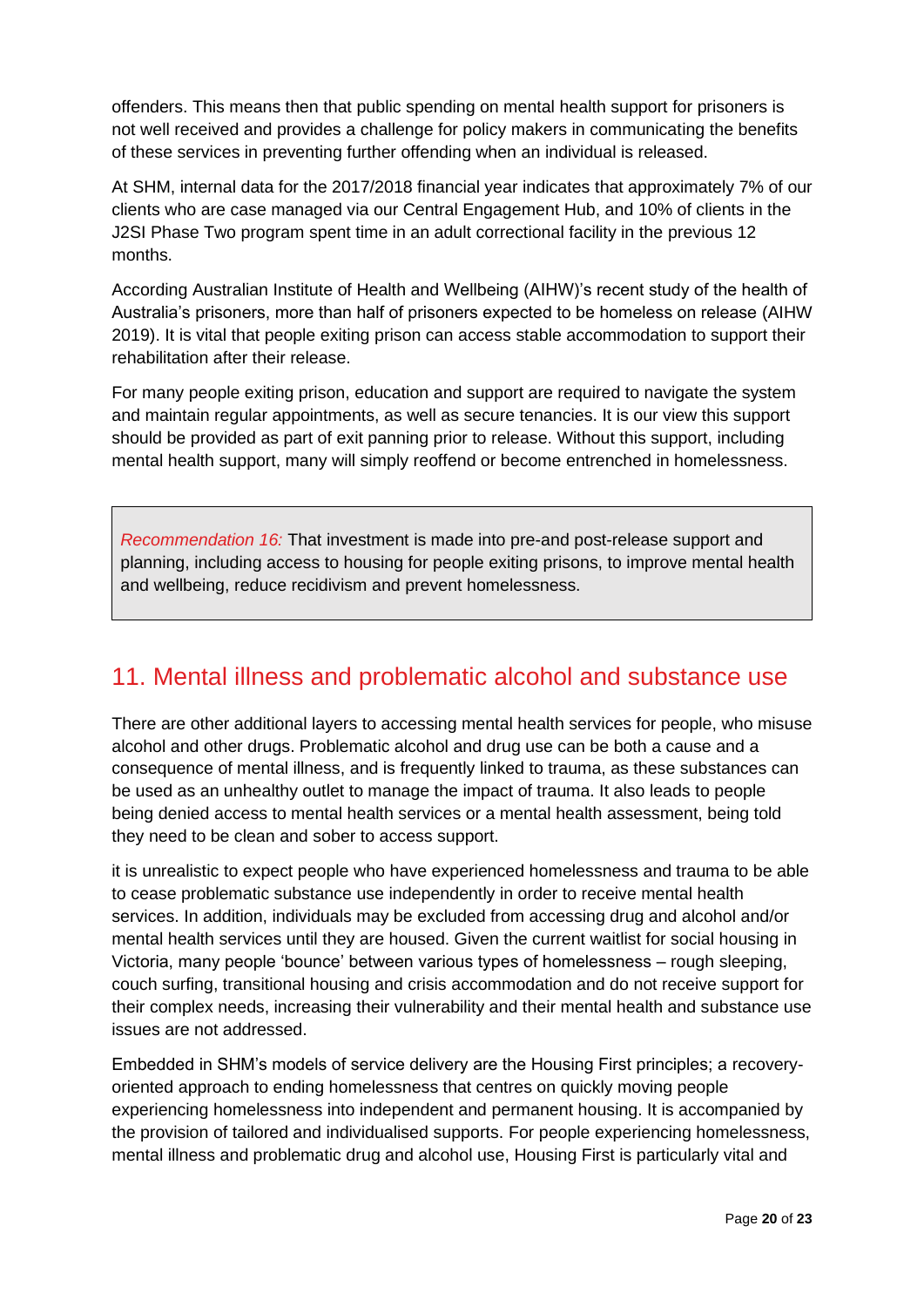people should not be obligated to engage in treatment or support in order to be eligible for housing.

Similarly, harm minimisation is important to consider when supporting people who misuse substances; it is more effective to support people to reduce or minimise use, and regain control, rather than expecting they will be able to abstain completely. In cases of dual diagnosis of mental illness and alcohol and drug issues, these need to be tackled in tandem, the evidence base we have gathered through the J2SI program, tell us that wrap around support that is consistent and long term gives people the best chance at recovery.

*Recommendation 17:* That the removal of requirements to be housed in order to access mental health and drug and alcohol services in Victoria, be removed.

*Recommendation 18:* That people do not need to engage in mental health or alcohol and other drug treatment in order to access community or social housing

# <span id="page-20-0"></span>12. Pathways and interfaces between Victoria's mental health services and other services

Many of SHM's clients access a variety of services across the social services system – primary care, clinical mental health, housing and homelessness, family violence, the NDIS, justice, income support and so on. The way these systems intersect with each other is extremely complex, and pathways to accessing these services are extremely challenging for many of our community. Each time a person accesses one of these services, they find they need to repeat their stories in order to prove eligibility and gain access to these services. This can be extremely re-traumatising for client, who have already overcome significant barriers to engage with one part of the system. Repeating their stories over and over is disempowering and can very easily turn someone away from the system altogether, leaving them without viable options to getting help when they need it. Many clients bounce around different services, due to the complexity of their needs.

SHM is a trauma-informed organisation, which means that all aspects of service delivery are organised around the recognition and acknowledgement of trauma and its prevalence. At a minimum, trauma-informed care services aim to provide an increased sense of safety and strive to avoid any re-traumatisation of their service users. We do this by building strong relationships with our clients, as well as establishing boundaries and role expectations.

At SHM, we have a Client Management System that creates a single client file for use across all our programs, it enables staff to provide holistic care for clients and prevents any duplication or loss of client data. Such a system would be beneficial across the community services sector. If organisations had greater capacity to share data for clients who are accessing a variety of services, it would improve outcomes for clients, and reduce the burden on clients to retell their stories, risking re-traumatisation. It is very important that clients' privacy is respected and maintained, in line with legislation and privacy standards.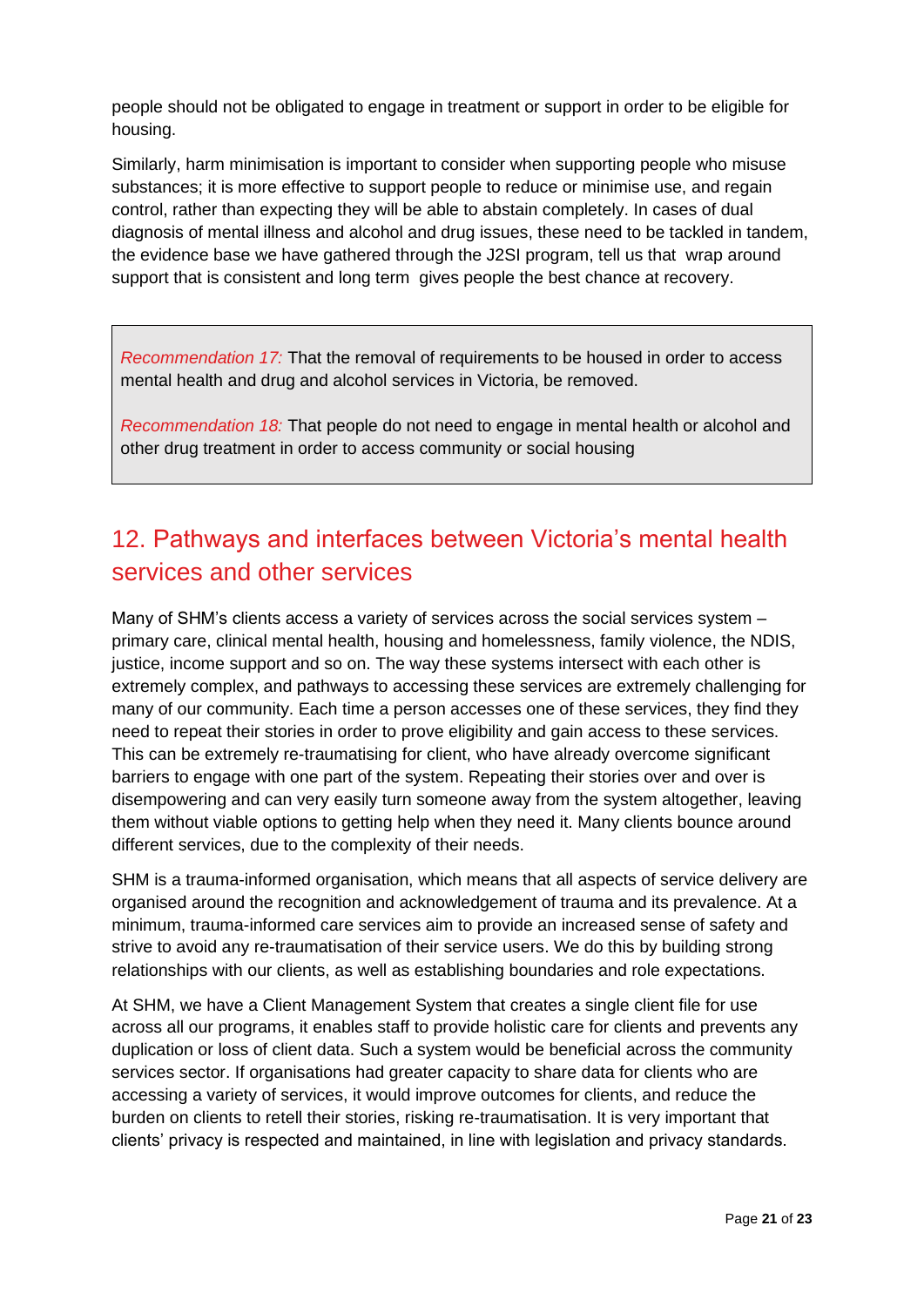However, at present, it is difficult for service providers to interact with each other and provide the best care and pathways for clients due to restrictions placed on them by privacy legislation and the complexities of the services system.

*Recommendation 19:* That investment is made in ways to share client information across a variety of services, that balances effective and holistic service delivery with maintaining clients' privacy.